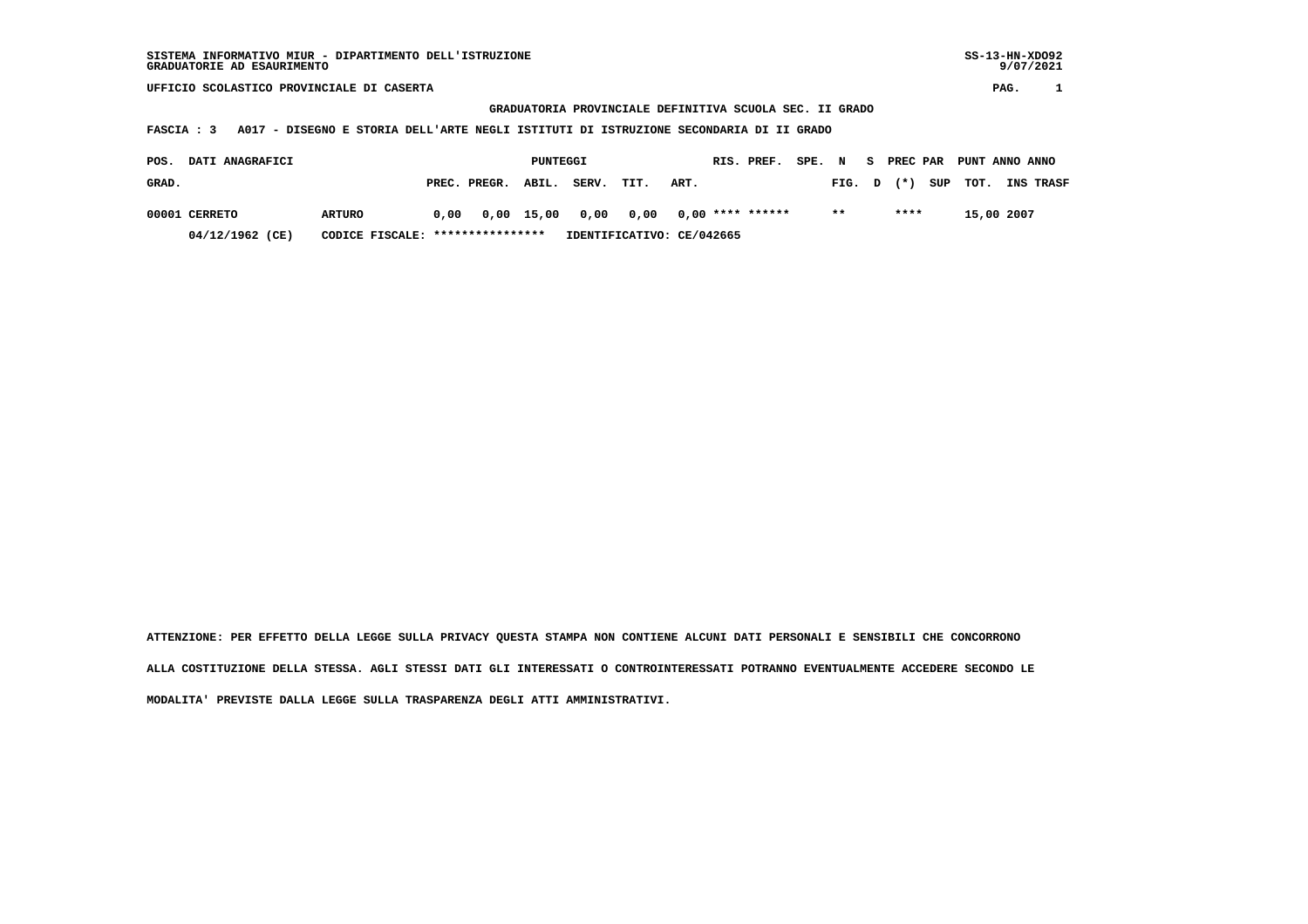## **GRADUATORIA PROVINCIALE DEFINITIVA SCUOLA SEC. II GRADO**

 **FASCIA : 3 A037 - SCIENZE E TECNOLOGIE DELLE COSTRUZIONI TECNOLOGIE E TECNICHE DI RAPPRESENTAZIONE GRAFICA**

| POS.  | DATI ANAGRAFICI                   |                                    |      |                                      | <b>PUNTEGGI</b> |       |                                   |      | RIS. PREF.         | SPE. N |        | s | PREC PAR |     | PUNT ANNO ANNO  |           |
|-------|-----------------------------------|------------------------------------|------|--------------------------------------|-----------------|-------|-----------------------------------|------|--------------------|--------|--------|---|----------|-----|-----------------|-----------|
| GRAD. |                                   |                                    |      | PREC. PREGR.                         | ABIL.           | SERV. | TIT.                              | ART. |                    |        | FIG. D |   | $(* )$   | SUP | тот.            | INS TRASF |
|       | 00001 PEZZULLO<br>30/05/1970 (CE) | <b>GIANLUCA</b><br>CODICE FISCALE: |      | 0,00 10,00 17,00<br>**************** |                 | 0,00  | 0,00<br>IDENTIFICATIVO: CE/164994 |      | $0,00$ **** ****** |        | $* *$  |   | ****     | s   | 27,00 2019 2019 |           |
|       | 00002 MAROTTA<br>08/01/1966 (NA)  | <b>ANGELO</b><br>CODICE FISCALE:   | 0.00 | ****************                     | $0,00$ 14,00    | 0,00  | 0,00<br>IDENTIFICATIVO: CE/057417 |      | $0.00$ **** ****** |        | $* *$  |   | ****     | s   | 14,00 2019 2007 |           |
|       | 00003 SALZANO<br>19/06/1962 (CE)  | LUIGI<br>CODICE FISCALE:           | 0.00 | ****************                     | $0,00$ 13,00    | 0,00  | 0.00<br>IDENTIFICATIVO: CE/046288 |      | $0.00$ **** ****** |        | $***$  |   | ****     | s   | 13,00 2002      |           |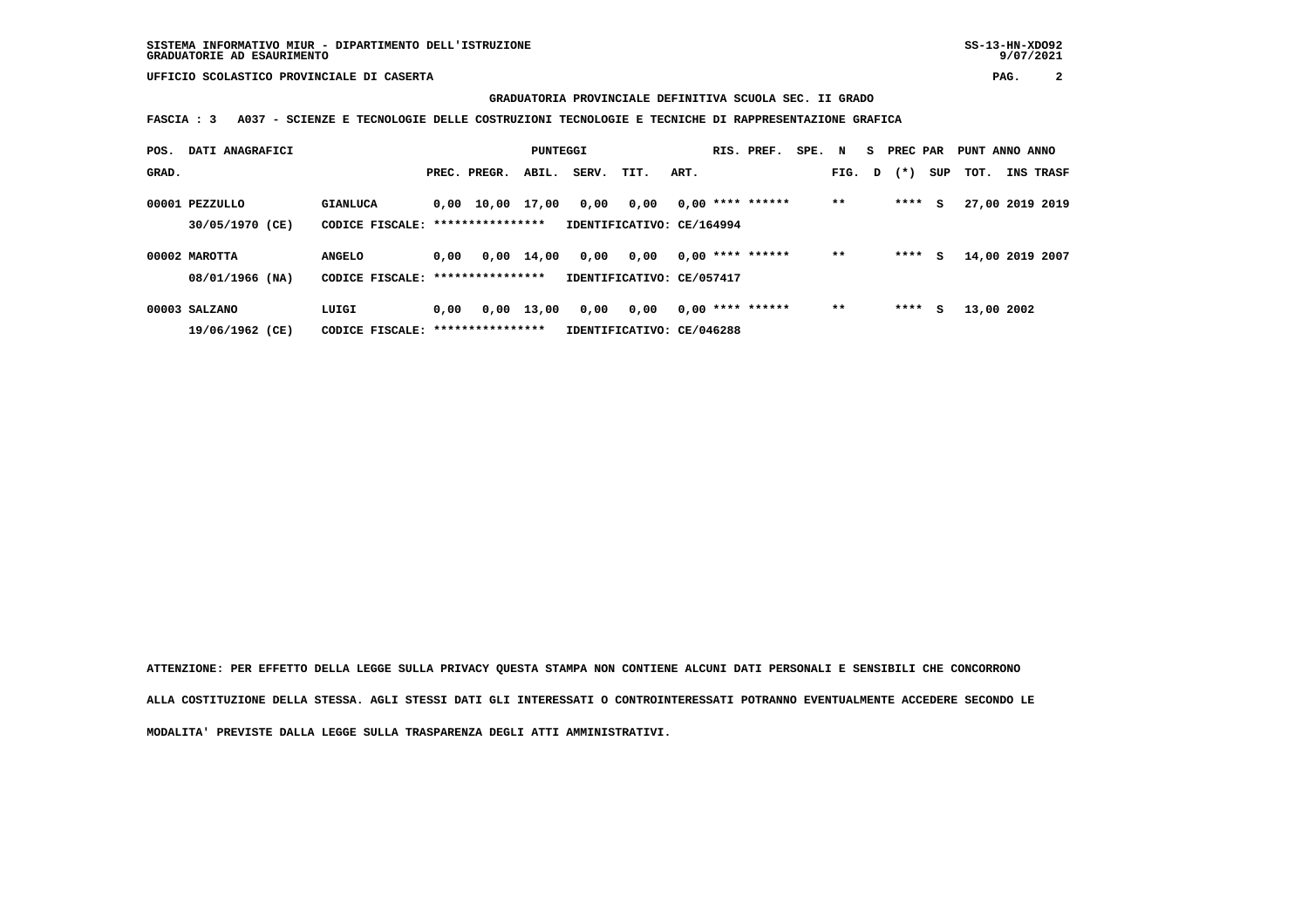## **GRADUATORIA PROVINCIALE DEFINITIVA SCUOLA SEC. II GRADO**

 **FASCIA : 4 A037 - SCIENZE E TECNOLOGIE DELLE COSTRUZIONI TECNOLOGIE E TECNICHE DI RAPPRESENTAZIONE GRAFICA**

| POS.       | DATI ANAGRAFICI                  |                                                   |      |              | PUNTEGGI |                        |                           |      | RIS. PREF.         | SPE. | N      | S. | PREC PAR |     | PUNT ANNO ANNO |           |
|------------|----------------------------------|---------------------------------------------------|------|--------------|----------|------------------------|---------------------------|------|--------------------|------|--------|----|----------|-----|----------------|-----------|
| GRAD.      |                                  |                                                   |      | PREC. PREGR. | ABIL.    | SERV.                  | TIT.                      | ART. |                    |      | FIG. D |    | $(*)$    | SUP | тот.           | INS TRASF |
| т          | 00004 BARBATO<br>22/05/1982 (PD) | <b>TERESA</b><br>CODICE FISCALE: **************** | 0.00 |              |          | 0,00 18,00 54,00 10,00 | IDENTIFICATIVO: CE/150078 |      | $0.00$ **** ****** |      | $* *$  |    | ****     | s   | 82,00 2016     |           |
|            |                                  |                                                   |      |              |          |                        |                           |      |                    |      |        |    |          |     |                |           |
| 00005 MELE |                                  | GIUSTINA                                          | 0.00 |              |          | 0,00 17,00 48,00       | 0,00                      |      | $0.00$ **** ****** |      | $***$  |    | ****     | s   | 65,00 2016     |           |
| т          | 17/05/1978 (NA)                  | CODICE FISCALE: *****************                 |      |              |          |                        | IDENTIFICATIVO: CE/164636 |      |                    |      |        |    |          |     |                |           |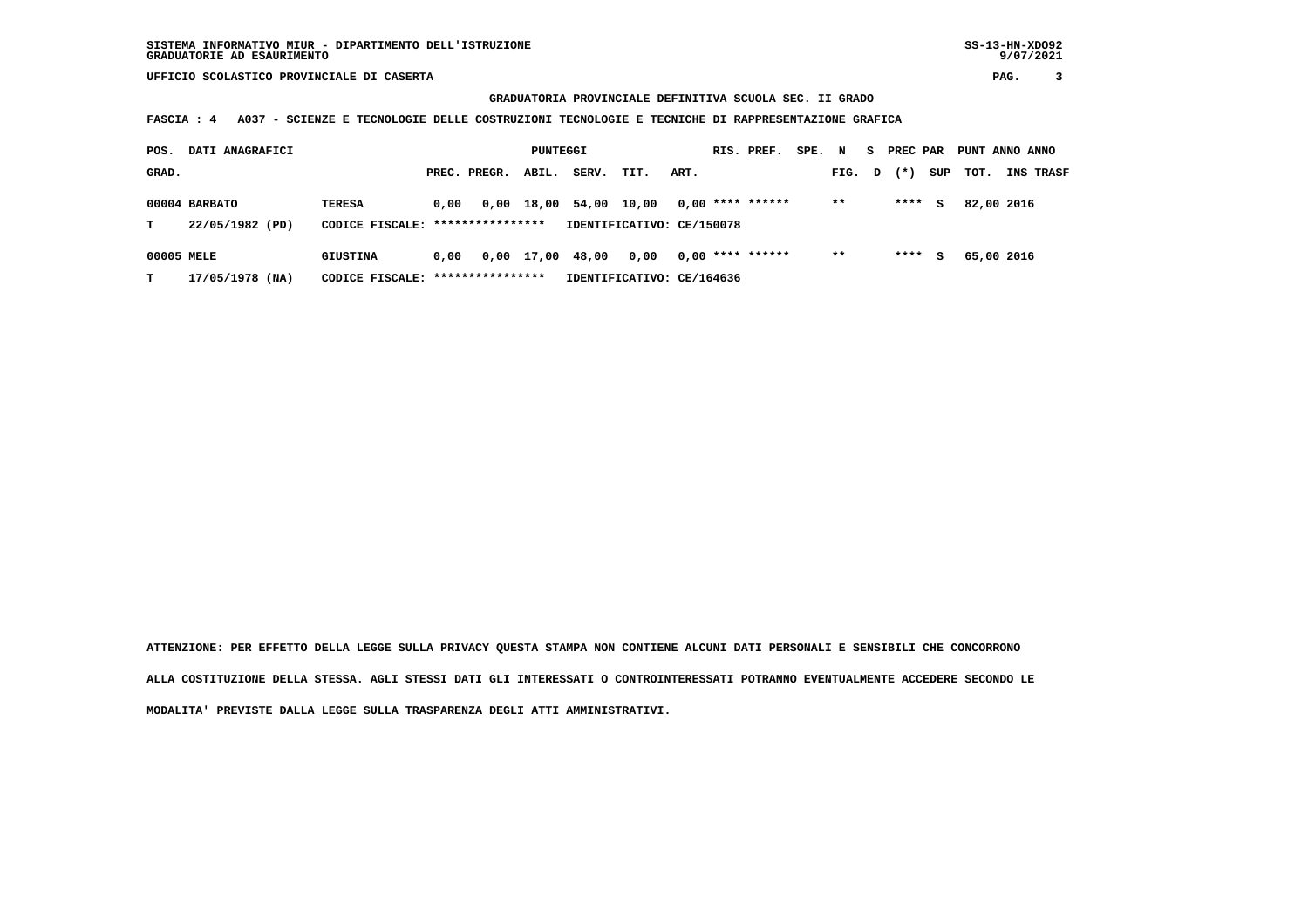# **GRADUATORIA PROVINCIALE DEFINITIVA SCUOLA SEC. II GRADO**

 **FASCIA : 3 A045 - SCIENZE ECONOMICO-AZIENDALI**

|       | POS. DATI ANAGRAFICI                   |                                      |      |                                      | PUNTEGGI   |                                                                                  |                                         |      | RIS. PREF.         | SPE. N |              |   | S PREC PAR |     | PUNT ANNO ANNO     |                 |  |
|-------|----------------------------------------|--------------------------------------|------|--------------------------------------|------------|----------------------------------------------------------------------------------|-----------------------------------------|------|--------------------|--------|--------------|---|------------|-----|--------------------|-----------------|--|
| GRAD. |                                        |                                      |      | PREC. PREGR.                         | ABIL.      | SERV.                                                                            | TIT.                                    | ART. |                    |        | FIG.         | D | $(* )$     | SUP | TOT.               | INS TRASF       |  |
|       | 00001 MORETTA<br>18/08/1976 (CE)       | <b>FRANCESCO</b><br>CODICE FISCALE:  |      | ****************                     |            | 0,00  0,00  15,00  117,00  9,00  0,00  ****  ******<br>IDENTIFICATIVO: CE/164689 |                                         |      |                    |        | $\star\star$ |   |            |     | **** S 141,00 2019 |                 |  |
|       | 00002 MUSCARIELLO<br>$19/03/1964$ (NA) | <b>EDDA</b><br>CODICE FISCALE:       |      | ****************                     |            | $0,00$ 32,00 13,00 12,00 0,00 0,00 **** ******<br>IDENTIFICATIVO: CE/023884      |                                         |      |                    |        | $* *$        |   | $***$ S    |     | 57,00 2019         |                 |  |
|       | 00003 PARENTE<br>16/08/1963 (CE)       | <b>MATTIA</b><br>CODICE FISCALE:     |      | 0,00 38,00 15,00<br>**************** |            | 0,00 0,00<br>IDENTIFICATIVO: CE/049683                                           |                                         |      | $0.00$ **** ****** |        | $***$        |   | $***$ S    |     |                    | 53,00 2014 2004 |  |
|       | 00004 LIMATOLA<br>29/04/1961 (CE)      | <b>SALVATORE</b><br>CODICE FISCALE:  |      | 0,00 15,00 13,00<br>**************** |            |                                                                                  | 24,00 0,00<br>IDENTIFICATIVO: CE/022678 |      | $0.00$ **** ****** |        | $***$        |   | $***$ S    |     | 52,00 2000         |                 |  |
|       | 00005 PIZZO<br>$11/03/1965$ (NA)       | MARIAROSARIA<br>CODICE FISCALE:      | 0,00 | ****************                     |            | 5,00 13,00 0,00 0,00                                                             | IDENTIFICATIVO: CE/054905               |      | $0.00$ **** ****** |        | $**$         |   | $***$ S    |     | 18,00 2019         |                 |  |
|       | 00006 CASERTANO<br>04/12/1964 (CE)     | <b>ANTONIETTA</b><br>CODICE FISCALE: | 0,00 | ****************                     | 3,00 13,00 | 0,00<br>IDENTIFICATIVO: CE/049922                                                | 0,00                                    |      | $0.00$ **** ****** |        | $\star\star$ |   | ****       |     |                    | 16,00 2004 2004 |  |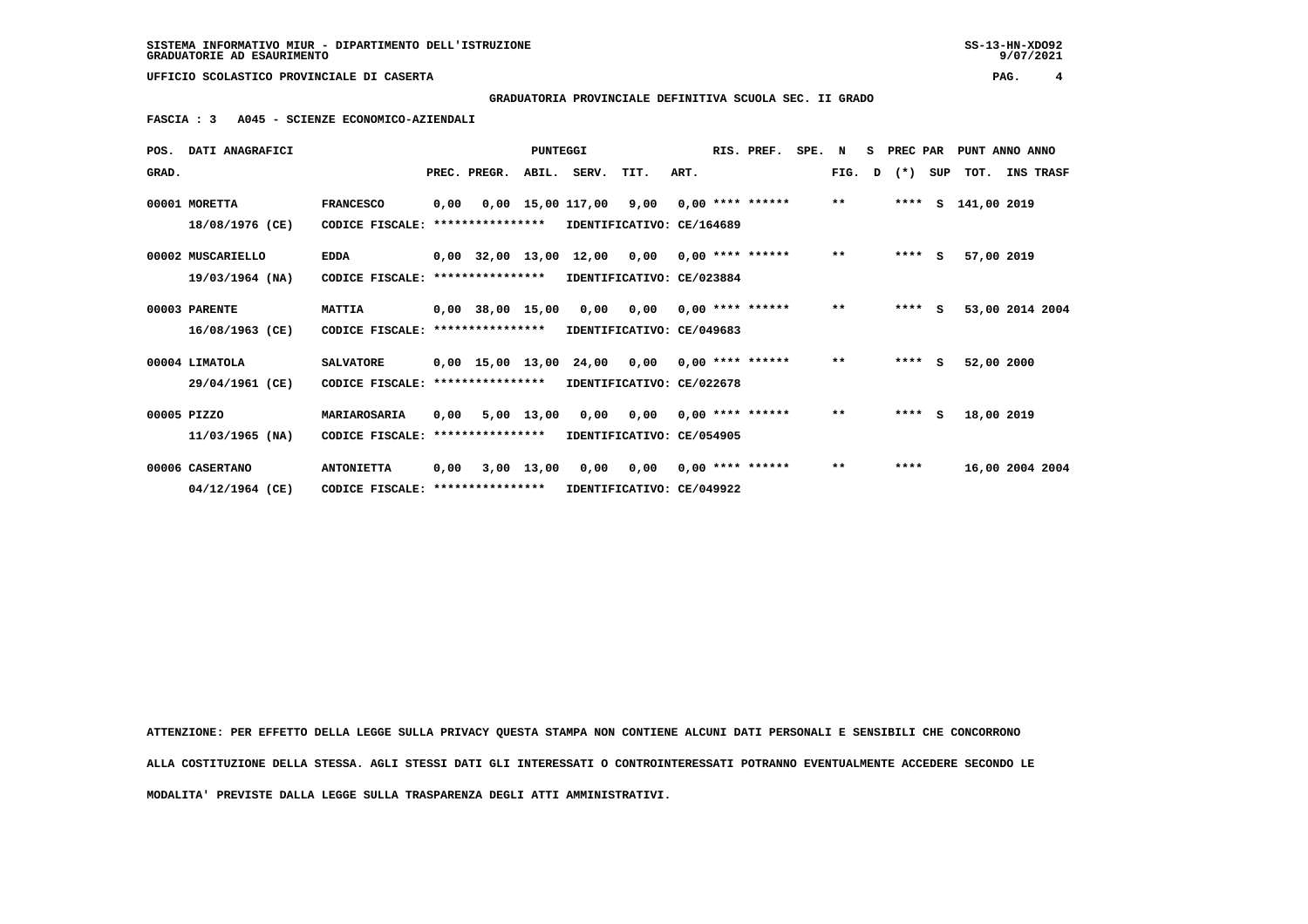**GRADUATORIA PROVINCIALE DEFINITIVA SCUOLA SEC. II GRADO**

 **FASCIA : 4 A045 - SCIENZE ECONOMICO-AZIENDALI**

| POS.  | <b>DATI ANAGRAFICI</b> |                                  |                    | PUNTEGGI |                                               |      |      | RIS. PREF. | SPE. N |               |        | S PREC PAR PUNT ANNO ANNO |                  |
|-------|------------------------|----------------------------------|--------------------|----------|-----------------------------------------------|------|------|------------|--------|---------------|--------|---------------------------|------------------|
| GRAD. |                        |                                  | PREC. PREGR. ABIL. |          | SERV.                                         | TIT. | ART. |            |        |               |        | FIG. $D$ $(*)$ SUP TOT.   | <b>INS TRASF</b> |
|       | 00007 GRAUSO           | <b>ROSA</b>                      |                    |          | $0,00$ 84,00 14,00 0,00 0,00 0,00 **** ****** |      |      |            |        | $\star \star$ | **** S | 98,00 2015                |                  |
|       | 11/10/1971 (CE)        | CODICE FISCALE: **************** |                    |          | IDENTIFICATIVO: CE/152927                     |      |      |            |        |               |        |                           |                  |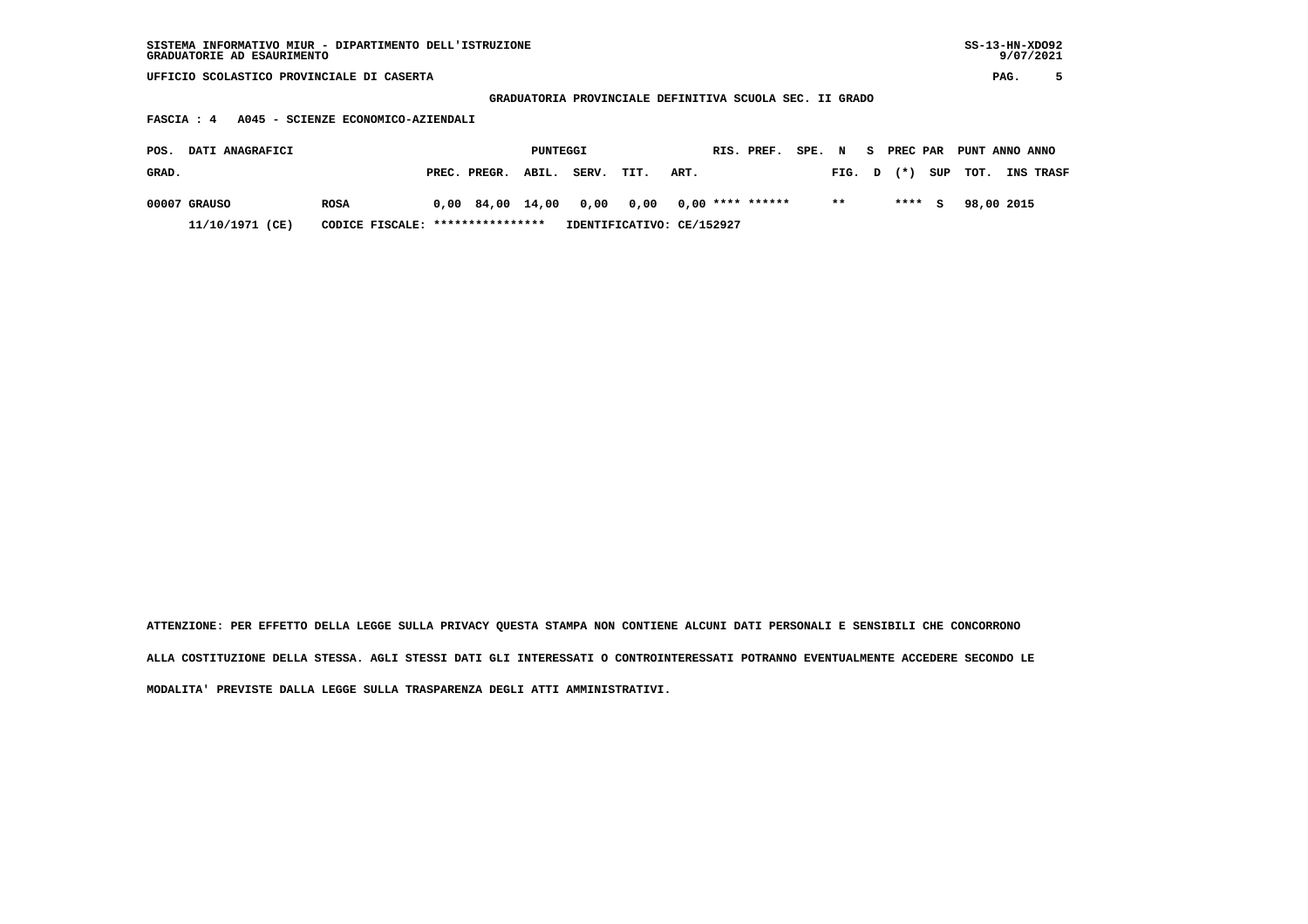**GRADUATORIA PROVINCIALE DEFINITIVA SCUOLA SEC. II GRADO**

 **FASCIA : 3 A046 - SCIENZE GIURIDICO-ECONOMICHE**

|            | POS. DATI ANAGRAFICI                                                                                                            |                                   |                         | PUNTEGGI |                                                 |                           |      | RIS. PREF.                  | SPE. | N     | s | PREC PAR |     | PUNT ANNO ANNO            |                  |  |
|------------|---------------------------------------------------------------------------------------------------------------------------------|-----------------------------------|-------------------------|----------|-------------------------------------------------|---------------------------|------|-----------------------------|------|-------|---|----------|-----|---------------------------|------------------|--|
| GRAD.      |                                                                                                                                 |                                   | PREC. PREGR.            | ABIL.    | SERV.                                           | TIT.                      | ART. |                             |      | FIG.  | D | $(*)$    | SUP | TOT.                      | <b>INS TRASF</b> |  |
|            | 00001 SIGNORE                                                                                                                   | <b>ANNAMARIA</b>                  | 0,00 256,00 15,00 60,00 |          |                                                 | 0,00                      |      | $0,00$ **** ******          |      | $* *$ |   |          |     | **** S 331,00 2000        |                  |  |
|            | 15/09/1959 (VE)                                                                                                                 | CODICE FISCALE: ****************  |                         |          |                                                 | IDENTIFICATIVO: CE/027113 |      |                             |      |       |   |          |     |                           |                  |  |
|            | 00002 CATALANO                                                                                                                  | <b>ROSA</b>                       |                         |          | 0,00 209,00 16,00 36,00 0,00                    |                           |      | 0,00 **** ******            |      | $* *$ |   |          |     | X **** S 261,00 2000      |                  |  |
|            | $06/03/1959$ (CE)                                                                                                               | CODICE FISCALE: ***************** |                         |          |                                                 | IDENTIFICATIVO: CE/026990 |      |                             |      |       |   |          |     |                           |                  |  |
|            | 00003 D'ANIELLO                                                                                                                 | <b>PASQUALE</b>                   |                         |          | $0,00$ 106,00 13,00 58,00 0,00 0,00 **** ****** |                           |      |                             |      | $* *$ |   |          |     | **** S 177,00 2007        |                  |  |
|            | 30/06/1964 (CE)                                                                                                                 | CODICE FISCALE: ****************  |                         |          |                                                 | IDENTIFICATIVO: CE/045390 |      |                             |      |       |   |          |     |                           |                  |  |
|            | 00004 SANTANGELO                                                                                                                | <b>GIOVANNA</b>                   |                         |          | 0,00 102,00 13,00 40,00 0,00                    |                           |      | $0.00$ **** ******          |      | $* *$ |   |          |     | **** S 155,00 2002        |                  |  |
|            | 24/09/1968 (CE)                                                                                                                 | CODICE FISCALE: ****************  |                         |          |                                                 | IDENTIFICATIVO: CE/045576 |      |                             |      |       |   |          |     |                           |                  |  |
|            | 00005 PALMIERI                                                                                                                  | <b>AGNESE</b>                     |                         |          | 0,00 90,00 15,00 48,00                          |                           |      | $0,00$ $0,00$ **** ****** T |      | $***$ |   |          |     | **** S 153,00 2019 2019   |                  |  |
|            | 24/10/1971 (CE)                                                                                                                 | CODICE FISCALE: ****************  |                         |          |                                                 | IDENTIFICATIVO: CE/164808 |      |                             |      |       |   |          |     |                           |                  |  |
|            | 00006 PASTORE                                                                                                                   | <b>MARTA</b>                      | $0,00$ $62,00$ $12,00$  |          |                                                 | 58,00 3,00                |      | 0,00 **** ******            |      | $* *$ |   |          |     | **** S 135,00 2019 2019   |                  |  |
|            | 12/06/1966 (CE)                                                                                                                 | CODICE FISCALE: ***************** |                         |          |                                                 | IDENTIFICATIVO: CE/164935 |      |                             |      |       |   |          |     |                           |                  |  |
|            | 00007 COMPARONE                                                                                                                 | <b>RAFFAELE</b>                   |                         |          |                                                 |                           |      |                             |      | **    |   |          |     | **** S 133,00 2016        |                  |  |
| т          | 11/02/1977 (NA)                                                                                                                 | CODICE FISCALE: ***************** |                         |          |                                                 | IDENTIFICATIVO: CE/154797 |      |                             |      |       |   |          |     |                           |                  |  |
| 00008 VOSO |                                                                                                                                 | <b>PAOLO</b>                      |                         |          | 0,00 55,00 14,00 60,00 0,00                     |                           |      | $0,00$ **** ****** T **     |      |       |   |          |     | X **** S 129,00 2014 2014 |                  |  |
|            | 17/07/1969 (CE)                                                                                                                 | CODICE FISCALE: ***************** |                         |          |                                                 | IDENTIFICATIVO: CE/145338 |      |                             |      |       |   |          |     |                           |                  |  |
|            | 00009 DE MARCO                                                                                                                  | <b>EUGENIA</b>                    |                         |          | 0,00 38,00 40,00 38,00 0,00                     |                           |      | $0.00$ **** ******          |      | **    |   |          |     | **** S 116,00 2009        |                  |  |
|            | 28/08/1976 (CE)                                                                                                                 | CODICE FISCALE: ****************  |                         |          |                                                 | IDENTIFICATIVO: CE/133605 |      |                             |      |       |   |          |     |                           |                  |  |
|            | ATTENZIONE: PER EFFETTO DELLA LEGGE SULLA PRIVACY QUESTA STAMPA NON CONTIENE ALCUNI DATI PERSONALI E SENSIBILI CHE CONCORRONO   |                                   |                         |          |                                                 |                           |      |                             |      |       |   |          |     |                           |                  |  |
|            | ALLA COSTITUZIONE DELLA STESSA. AGLI STESSI DATI GLI INTERESSATI O CONTROINTERESSATI POTRANNO EVENTUALMENTE ACCEDERE SECONDO LE |                                   |                         |          |                                                 |                           |      |                             |      |       |   |          |     |                           |                  |  |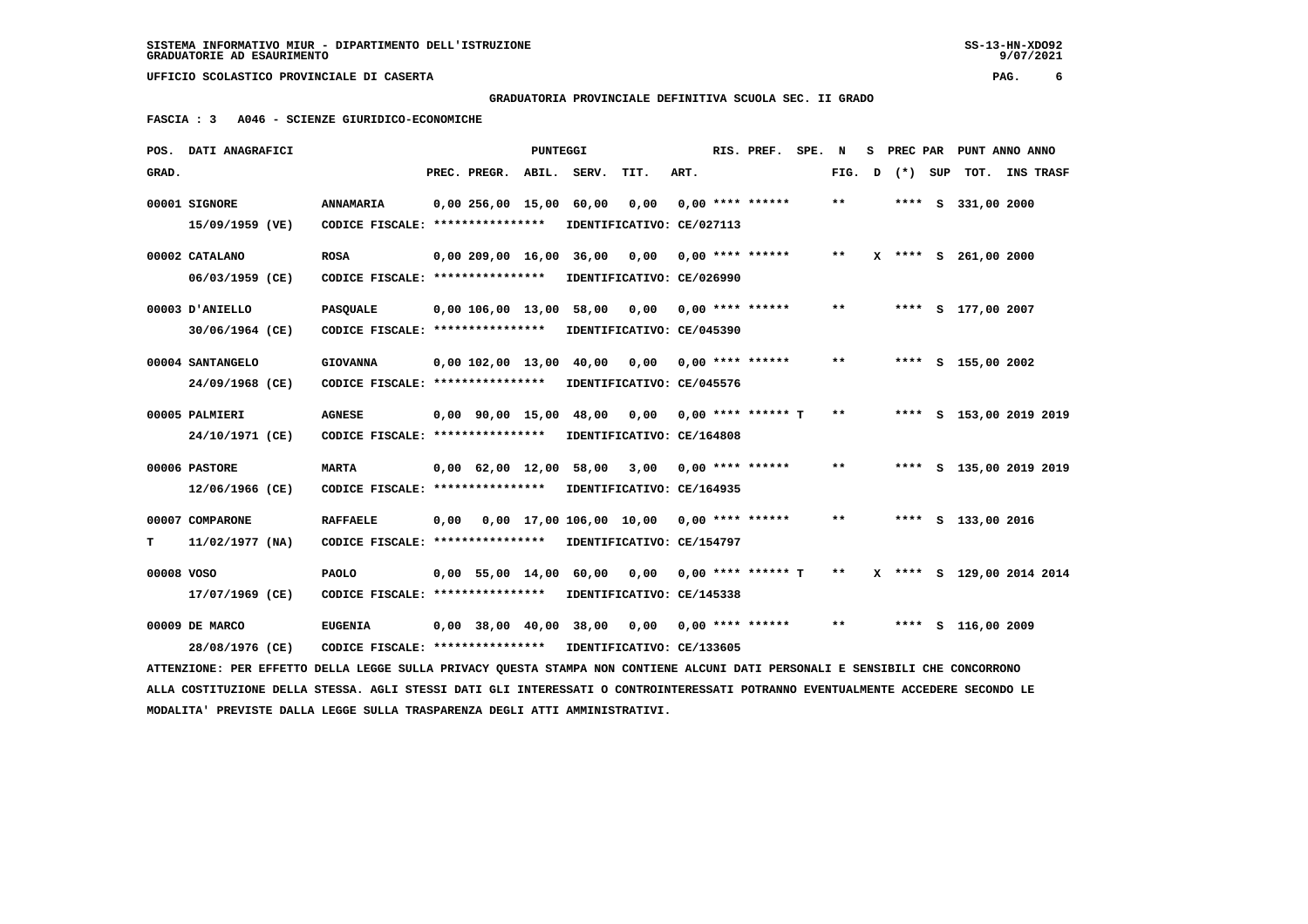#### **GRADUATORIA PROVINCIALE DEFINITIVA SCUOLA SEC. II GRADO**

 **FASCIA : 3 A046 - SCIENZE GIURIDICO-ECONOMICHE**

|       | POS. DATI ANAGRAFICI                                                                                                            |                                                     |      |                                            | <b>PUNTEGGI</b> |                                                |      |      | RIS. PREF.                | SPE. N |        | s |            |     | PREC PAR PUNT ANNO ANNO |           |
|-------|---------------------------------------------------------------------------------------------------------------------------------|-----------------------------------------------------|------|--------------------------------------------|-----------------|------------------------------------------------|------|------|---------------------------|--------|--------|---|------------|-----|-------------------------|-----------|
| GRAD. |                                                                                                                                 |                                                     |      | PREC. PREGR. ABIL.                         |                 | SERV.                                          | TIT. | ART. |                           |        | FIG. D |   | $(\star)$  | SUP | TOT.                    | INS TRASF |
|       | 00010 GAGLIARDI                                                                                                                 | <b>ANTONIO</b>                                      |      | $0.00 \quad 43.00 \quad 13.00 \quad 52.00$ |                 |                                                | 0,00 |      | $0.00$ **** ****** T      |        | $***$  |   |            |     | **** S 108,00 2004 2004 |           |
|       | $21/02/1968$ (NA)                                                                                                               | CODICE FISCALE: ****************                    |      |                                            |                 | IDENTIFICATIVO: CE/050150                      |      |      |                           |        |        |   |            |     |                         |           |
|       | 00011 FULGERI                                                                                                                   | <b>MARIA</b>                                        | 0,00 |                                            |                 | $6,00$ 15,00 84,00                             | 3,00 |      | $0,00$ **** ******        |        | $* *$  |   |            |     | **** S 108,00 2018      |           |
|       | 21/04/1968 (CE)                                                                                                                 | CODICE FISCALE: *****************                   |      |                                            |                 | IDENTIFICATIVO: CE/043210                      |      |      |                           |        |        |   |            |     |                         |           |
|       | 00012 VISONE                                                                                                                    | <b>STEFANIA</b>                                     | 0.00 |                                            | $3,00$ 42,00    | 40,00                                          | 0.00 |      | $0.00$ **** ******        |        | $**$   |   | **** S     |     | 85,00 2014              |           |
|       | 27/11/1972 (CE)                                                                                                                 | CODICE FISCALE: ****************                    |      |                                            |                 | IDENTIFICATIVO: CE/055998                      |      |      |                           |        |        |   |            |     |                         |           |
|       | 00013 PISANI                                                                                                                    |                                                     |      |                                            |                 | $0,00$ 13,00 16,00 48,00                       |      |      | $0,00$ $0,00$ **** ****** |        | $* *$  |   | **** S     |     | 77,00 2007              |           |
|       | 05/12/1965 (CE)                                                                                                                 | <b>PASQUALE</b><br>CODICE FISCALE: **************** |      |                                            |                 | IDENTIFICATIVO: CE/055645                      |      |      |                           |        |        |   |            |     |                         |           |
|       |                                                                                                                                 |                                                     |      |                                            |                 |                                                |      |      |                           |        |        |   |            |     |                         |           |
|       | 00014 COSTARELLA                                                                                                                | ALBA                                                |      | $0.00$ 56,00 15,00                         |                 | 0.00                                           |      |      | $0.00$ $0.00$ **** ****** |        | $* *$  |   | **** S     |     | 71,00 2019              |           |
|       | 06/09/1961 (CE)                                                                                                                 | CODICE FISCALE: ****************                    |      |                                            |                 | IDENTIFICATIVO: CE/045013                      |      |      |                           |        |        |   |            |     |                         |           |
|       | 00015 D'ORTA                                                                                                                    | ANNA                                                |      |                                            |                 | $0,00$ 20,00 12,00 38,00 0,00 0,00 **** ****** |      |      |                           |        | $* *$  |   | **** S     |     | 70,00 2019 2007         |           |
|       | 11/02/1972 (CE)                                                                                                                 | CODICE FISCALE: ****************                    |      |                                            |                 | IDENTIFICATIVO: CE/057190                      |      |      |                           |        |        |   |            |     |                         |           |
|       |                                                                                                                                 |                                                     |      |                                            |                 |                                                |      |      |                           |        |        |   |            |     |                         |           |
|       | 00016 DE LUCA PICIONE                                                                                                           | <b>GAETANO</b>                                      | 0,00 |                                            |                 | $0.00 \quad 14.00 \quad 46.00$                 | 9,00 |      | $0.00$ **** ******        |        | $***$  |   | $X$ **** S |     | 69,00 2019 2019         |           |
|       | $03/02/1964$ (NA)                                                                                                               | CODICE FISCALE: ****************                    |      |                                            |                 | IDENTIFICATIVO: CE/164764                      |      |      |                           |        |        |   |            |     |                         |           |
|       | 00017 TAMBURRINI                                                                                                                | <b>PASQUALE</b>                                     |      |                                            |                 | 0,00 10,00 17,00 38,00                         | 0,00 |      | $0.00$ **** ******        |        | $***$  |   | **** S     |     | 65,00 2002              |           |
|       | 09/03/1970 (CE)                                                                                                                 | CODICE FISCALE: ****************                    |      |                                            |                 | IDENTIFICATIVO: CE/044549                      |      |      |                           |        |        |   |            |     |                         |           |
|       |                                                                                                                                 |                                                     |      |                                            |                 |                                                |      |      |                           |        | $* *$  |   |            |     |                         |           |
|       | 00018 BALDINI                                                                                                                   | GIUSEPPINA                                          |      |                                            |                 | $0,00$ 32,00 15,00 14,00 3,00 0,00 **** ****** |      |      |                           |        |        |   | $***$ S    |     | 64,00 2019 2019         |           |
|       | 09/09/1967 (CE)                                                                                                                 | CODICE FISCALE: ****************                    |      |                                            |                 | IDENTIFICATIVO: CE/164899                      |      |      |                           |        |        |   |            |     |                         |           |
|       | ATTENZIONE: PER EFFETTO DELLA LEGGE SULLA PRIVACY QUESTA STAMPA NON CONTIENE ALCUNI DATI PERSONALI E SENSIBILI CHE CONCORRONO   |                                                     |      |                                            |                 |                                                |      |      |                           |        |        |   |            |     |                         |           |
|       | ALLA COSTITUZIONE DELLA STESSA. AGLI STESSI DATI GLI INTERESSATI O CONTROINTERESSATI POTRANNO EVENTUALMENTE ACCEDERE SECONDO LE |                                                     |      |                                            |                 |                                                |      |      |                           |        |        |   |            |     |                         |           |
|       | MODALITA' PREVISTE DALLA LEGGE SULLA TRASPARENZA DEGLI ATTI AMMINISTRATIVI.                                                     |                                                     |      |                                            |                 |                                                |      |      |                           |        |        |   |            |     |                         |           |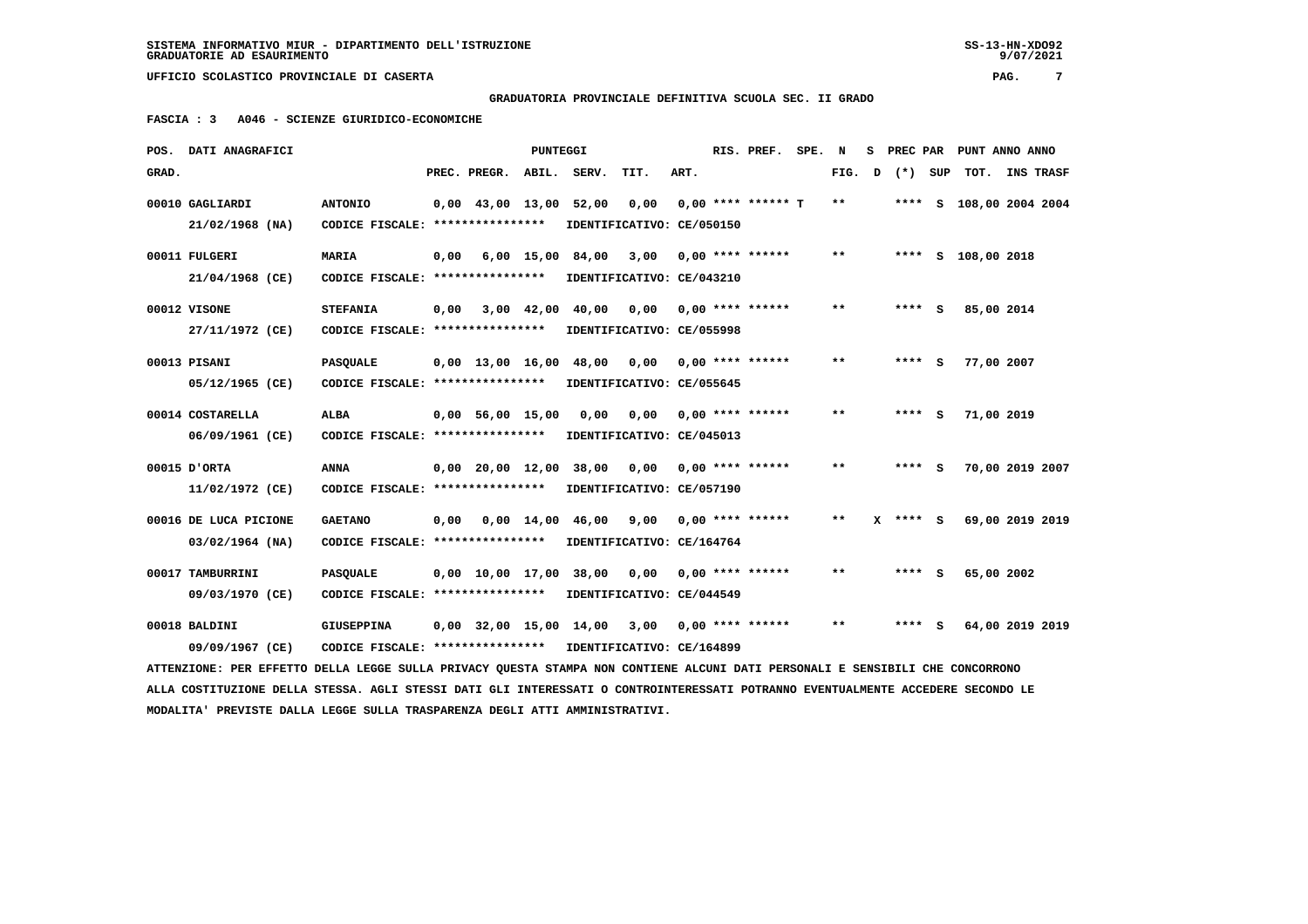**GRADUATORIA PROVINCIALE DEFINITIVA SCUOLA SEC. II GRADO**

 **FASCIA : 3 A046 - SCIENZE GIURIDICO-ECONOMICHE**

|       | POS. DATI ANAGRAFICI                                                                                                            |                                                            |      |                    | PUNTEGGI |                                          |      |      | RIS. PREF.                | SPE. | N     | s |              | PREC PAR PUNT ANNO ANNO |                 |  |
|-------|---------------------------------------------------------------------------------------------------------------------------------|------------------------------------------------------------|------|--------------------|----------|------------------------------------------|------|------|---------------------------|------|-------|---|--------------|-------------------------|-----------------|--|
| GRAD. |                                                                                                                                 |                                                            |      | PREC. PREGR.       | ABIL.    | SERV.                                    | TIT. | ART. |                           |      | FIG.  | D | (*) SUP      | TOT. INS TRASF          |                 |  |
|       | 00019 CINQUEGRANA                                                                                                               | <b>GIUSTINA</b>                                            |      | $0,00$ 12,00 13,00 |          | 34,00                                    | 3,00 |      | $0.00$ **** ****** T      |      | $***$ |   | $***$ S      | 62,00 2014              |                 |  |
|       | 06/05/1967 (CE)                                                                                                                 | CODICE FISCALE: ****************                           |      |                    |          | IDENTIFICATIVO: CE/043754                |      |      |                           |      |       |   |              |                         |                 |  |
|       | 00020 CIOFFI                                                                                                                    | <b>GIUSEPPINA</b>                                          | 0,00 |                    |          | 1,00 15,00 44,00                         | 0,00 |      | $0.00$ **** ******        |      | **    |   | $***$ S      | 60,00 2002              |                 |  |
|       | 29/03/1965 (CE)                                                                                                                 | CODICE FISCALE: *****************                          |      |                    |          | IDENTIFICATIVO: CE/043775                |      |      |                           |      |       |   |              |                         |                 |  |
|       |                                                                                                                                 |                                                            |      |                    |          |                                          |      |      |                           |      | $* *$ |   |              |                         |                 |  |
|       | 00021 RENDINA                                                                                                                   | <b>ANTONELLA</b>                                           | 0,00 |                    |          | 0,00 15,00 36,00 9,00 0,00 **** ******   |      |      |                           |      |       |   | **** S       | 60,00 2016 2007         |                 |  |
|       | 26/01/1973 (CE)                                                                                                                 | CODICE FISCALE: ****************                           |      |                    |          | IDENTIFICATIVO: CE/056561                |      |      |                           |      |       |   |              |                         |                 |  |
|       | 00022 DI STASIO                                                                                                                 | <b>STEFANIA</b>                                            | 0,00 |                    |          | 0,00 13,00 44,00                         | 0.00 |      | $0.00$ **** ******        |      | $**$  |   | $***$ S      | 57,00 2007              |                 |  |
|       | 16/07/1969 (CE)                                                                                                                 | CODICE FISCALE: *****************                          |      |                    |          | IDENTIFICATIVO: CE/045114                |      |      |                           |      |       |   |              |                         |                 |  |
|       | 00023 SCORPIO                                                                                                                   | <b>ILDE</b>                                                |      |                    |          | 1,00 14,00 38,00                         |      |      | $3.00$ 0.00 **** ****** T |      | $* *$ |   | $***$ S      | 56,00 2004 2004         |                 |  |
|       |                                                                                                                                 |                                                            | 0,00 |                    |          |                                          |      |      |                           |      |       |   |              |                         |                 |  |
|       | 13/10/1971 (IS)                                                                                                                 | CODICE FISCALE: ****************                           |      |                    |          | IDENTIFICATIVO: CE/050119                |      |      |                           |      |       |   |              |                         |                 |  |
|       | 00024 COCCHIS                                                                                                                   | LIVIA                                                      | 0,00 |                    |          | 0,00 13,00 36,00                         | 6,00 |      | 0,00 **** ****** T        |      | $***$ |   | **** S       |                         | 55,00 2019 2019 |  |
|       | 11/06/1966 (NA)                                                                                                                 | CODICE FISCALE: *****************                          |      |                    |          | IDENTIFICATIVO: CE/164781                |      |      |                           |      |       |   |              |                         |                 |  |
|       |                                                                                                                                 |                                                            |      |                    |          |                                          |      |      |                           |      |       |   |              |                         |                 |  |
|       | 00025 PIATTO                                                                                                                    | <b>ANNAMARIA</b>                                           | 0,00 |                    |          | 0,00 13,00 38,00 0,00 0,00 **** ******   |      |      |                           |      | **    |   | **** S       | 51,00 2002              |                 |  |
|       | 17/07/1968 (CE)                                                                                                                 | CODICE FISCALE: ****************                           |      |                    |          | IDENTIFICATIVO: CE/046189                |      |      |                           |      |       |   |              |                         |                 |  |
|       | 00026 DE LUCIA                                                                                                                  | <b>TERESA</b>                                              | 0,00 |                    |          | 2,00 13,00 28,00                         | 6,00 |      | $0.00$ **** ******        |      | $* *$ |   | **** S       | 49,00 2019              |                 |  |
|       | 03/03/1969 (EE)                                                                                                                 | CODICE FISCALE: ****************                           |      |                    |          | IDENTIFICATIVO: CE/044107                |      |      |                           |      |       |   |              |                         |                 |  |
|       |                                                                                                                                 |                                                            |      |                    |          |                                          |      |      |                           |      |       |   |              |                         |                 |  |
|       | 00027 CAPONE                                                                                                                    | <b>ANTONELLA</b>                                           | 0,00 |                    |          | 0,00 15,00 24,00 9,00 0,00 **** ****** T |      |      |                           |      | $***$ |   | $X$ **** $S$ | 48,00 2017 2007         |                 |  |
|       | 26/03/1971 (CE)                                                                                                                 | CODICE FISCALE: **************** IDENTIFICATIVO: CE/056721 |      |                    |          |                                          |      |      |                           |      |       |   |              |                         |                 |  |
|       | ATTENZIONE: PER EFFETTO DELLA LEGGE SULLA PRIVACY QUESTA STAMPA NON CONTIENE ALCUNI DATI PERSONALI E SENSIBILI CHE CONCORRONO   |                                                            |      |                    |          |                                          |      |      |                           |      |       |   |              |                         |                 |  |
|       | ALLA COSTITUZIONE DELLA STESSA. AGLI STESSI DATI GLI INTERESSATI O CONTROINTERESSATI POTRANNO EVENTUALMENTE ACCEDERE SECONDO LE |                                                            |      |                    |          |                                          |      |      |                           |      |       |   |              |                         |                 |  |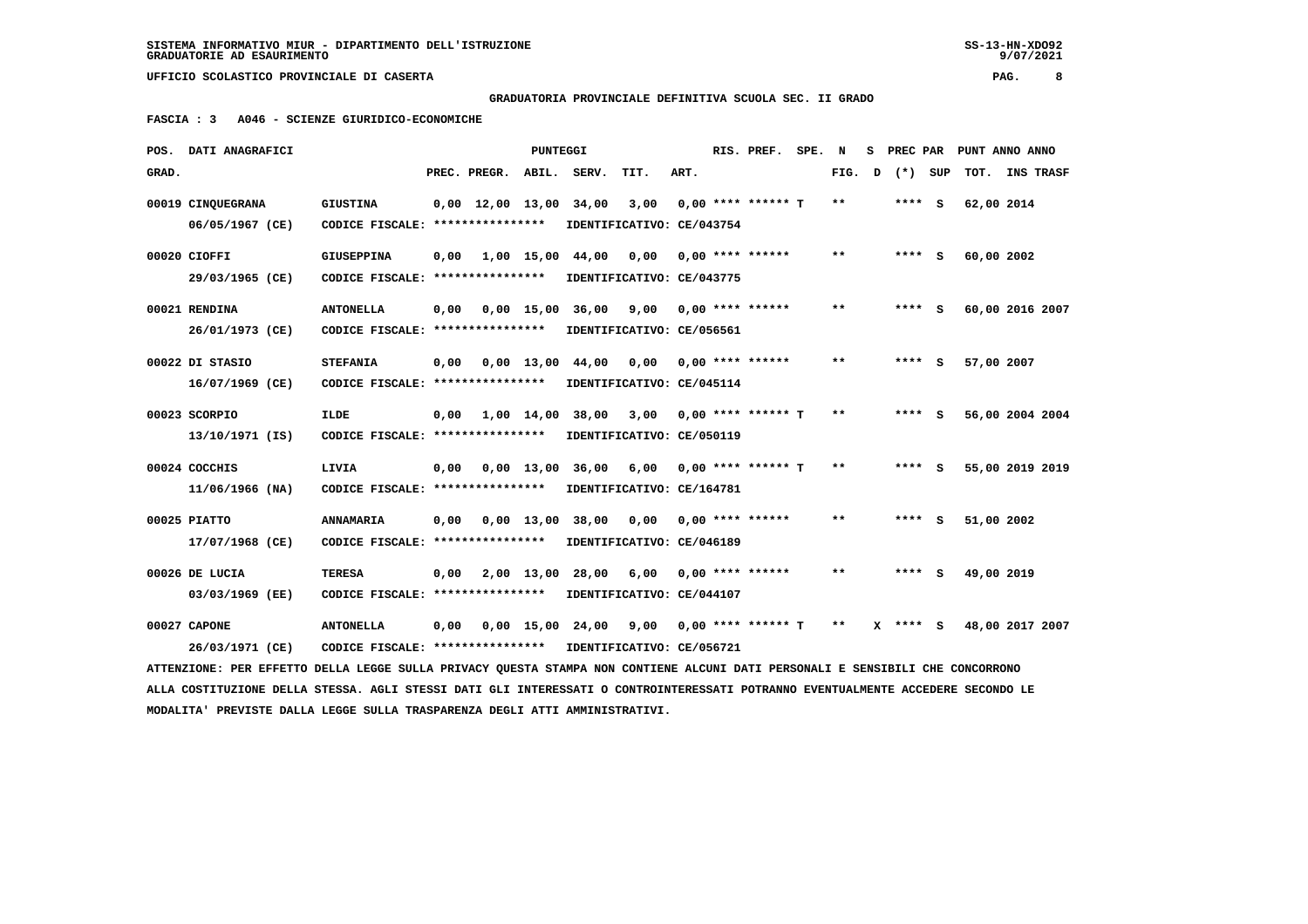**GRADUATORIA PROVINCIALE DEFINITIVA SCUOLA SEC. II GRADO**

 **FASCIA : 3 A046 - SCIENZE GIURIDICO-ECONOMICHE**

| POS.  | DATI ANAGRAFICI                                                                                                                 |                                   |      |                                            | PUNTEGGI   |                           |                           |      | RIS. PREF.                  | SPE. | N     | s | PREC PAR |     | PUNT ANNO ANNO  |                 |  |
|-------|---------------------------------------------------------------------------------------------------------------------------------|-----------------------------------|------|--------------------------------------------|------------|---------------------------|---------------------------|------|-----------------------------|------|-------|---|----------|-----|-----------------|-----------------|--|
| GRAD. |                                                                                                                                 |                                   |      | PREC. PREGR.                               | ABIL.      | SERV.                     | TIT.                      | ART. |                             |      | FIG.  | D | $(*)$    | SUP | TOT.            | INS TRASF       |  |
|       | 00028 DE MICHELE                                                                                                                | <b>ANTONIETTA</b>                 |      | $0,00$ 32,00 15,00                         |            | 0,00                      | 0,00                      |      | $0.00$ **** ******          |      | $***$ |   | $***$ S  |     | 47,00 2019      |                 |  |
|       | 19/02/1964 (CE)                                                                                                                 | CODICE FISCALE: ****************  |      |                                            |            |                           | IDENTIFICATIVO: CE/020986 |      |                             |      |       |   |          |     |                 |                 |  |
|       | 00029 NAPOLETANO                                                                                                                | <b>AUGUSTA</b>                    |      | $0.00 \quad 18.00 \quad 14.00 \quad 12.00$ |            |                           | 0,00                      |      | $0.00$ **** ******          |      | $***$ |   | $***$ S  |     | 44,00 2019      |                 |  |
|       | 16/11/1964 (CE)                                                                                                                 | CODICE FISCALE: ****************  |      |                                            |            |                           | IDENTIFICATIVO: CE/024434 |      |                             |      |       |   |          |     |                 |                 |  |
|       | 00030 IOZZO                                                                                                                     | <b>SALVATORE</b>                  | 0,00 | 8,00 13,00                                 |            | 18,00                     | 3,00                      |      | $0,00$ **** ****** T        |      | $* *$ |   | **** S   |     | 42,00 2016 2007 |                 |  |
|       | 06/02/1974 (CE)                                                                                                                 | CODICE FISCALE: ****************  |      |                                            |            |                           | IDENTIFICATIVO: CE/056161 |      |                             |      |       |   |          |     |                 |                 |  |
|       | 00031 CORVINO                                                                                                                   | <b>GIANFRANCO</b>                 | 0,00 |                                            | 2,00 15,00 | 24,00                     | 0,00                      |      | $0,00$ **** ******          |      | $***$ |   | **** S   |     | 41,00 2003      |                 |  |
|       | 11/11/1968 (CE)                                                                                                                 | CODICE FISCALE: ***************** |      |                                            |            |                           | IDENTIFICATIVO: CE/047952 |      |                             |      |       |   |          |     |                 |                 |  |
|       | 00032 CASTALDO                                                                                                                  | MARIA LAVINIA                     | 0,00 |                                            |            | 3,00 14,00 24,00          | 0,00 0,00 **** ******     |      |                             |      | $* *$ |   | **** S   |     | 41,00 2015      |                 |  |
|       | 20/02/1972 (CE)                                                                                                                 | CODICE FISCALE: ****************  |      |                                            |            |                           | IDENTIFICATIVO: CE/043154 |      |                             |      |       |   |          |     |                 |                 |  |
|       | 00033 MORIELLO                                                                                                                  | <b>DANIELA</b>                    | 0,00 |                                            | 9,00 14,00 | 18,00                     | 0,00                      |      | $0.00$ **** ******          |      | **    |   | $***$ S  |     | 41,00 2019 2019 |                 |  |
|       | $11/11/1969$ (NA)                                                                                                               | CODICE FISCALE: ****************  |      |                                            |            | IDENTIFICATIVO: CE/164884 |                           |      |                             |      |       |   |          |     |                 |                 |  |
|       | 00034 COMELLA                                                                                                                   | <b>CARLA</b>                      |      | $0.00 \quad 17.00 \quad 13.00$             |            | 8,00                      | 0.00                      |      | $0.00$ **** ****** T        |      | $**$  |   | $***$ S  |     | 38,00 2002      |                 |  |
|       | 05/11/1973 (MI)                                                                                                                 | CODICE FISCALE: ****************  |      |                                            |            |                           | IDENTIFICATIVO: CE/044611 |      |                             |      |       |   |          |     |                 |                 |  |
|       | 00035 GALLICOLA                                                                                                                 | <b>ALESSIO</b>                    |      | $0,00$ 24,00 14,00                         |            | 0.00                      | 0.00                      |      | $0.00$ **** ******          |      | $***$ |   | ****     |     |                 | 38,00 2019 2019 |  |
| т     | 22/03/1967 (CA)                                                                                                                 | CODICE FISCALE: ****************  |      |                                            |            |                           | IDENTIFICATIVO: CE/164805 |      |                             |      |       |   |          |     |                 |                 |  |
|       | 00036 DE CHIARA                                                                                                                 | <b>FRANCESCO</b>                  |      | $0,00$ $24,00$ $13,00$                     |            | 0.00                      |                           |      | $0.00$ $0.00$ **** ****** T |      | $***$ |   | **** S   |     | 37,00 2016      |                 |  |
|       | 22/05/1968 (CE)                                                                                                                 | CODICE FISCALE: ***************** |      |                                            |            | IDENTIFICATIVO: CE/045989 |                           |      |                             |      |       |   |          |     |                 |                 |  |
|       | ATTENZIONE: PER EFFETTO DELLA LEGGE SULLA PRIVACY QUESTA STAMPA NON CONTIENE ALCUNI DATI PERSONALI E SENSIBILI CHE CONCORRONO   |                                   |      |                                            |            |                           |                           |      |                             |      |       |   |          |     |                 |                 |  |
|       | ALLA COSTITUZIONE DELLA STESSA. AGLI STESSI DATI GLI INTERESSATI O CONTROINTERESSATI POTRANNO EVENTUALMENTE ACCEDERE SECONDO LE |                                   |      |                                            |            |                           |                           |      |                             |      |       |   |          |     |                 |                 |  |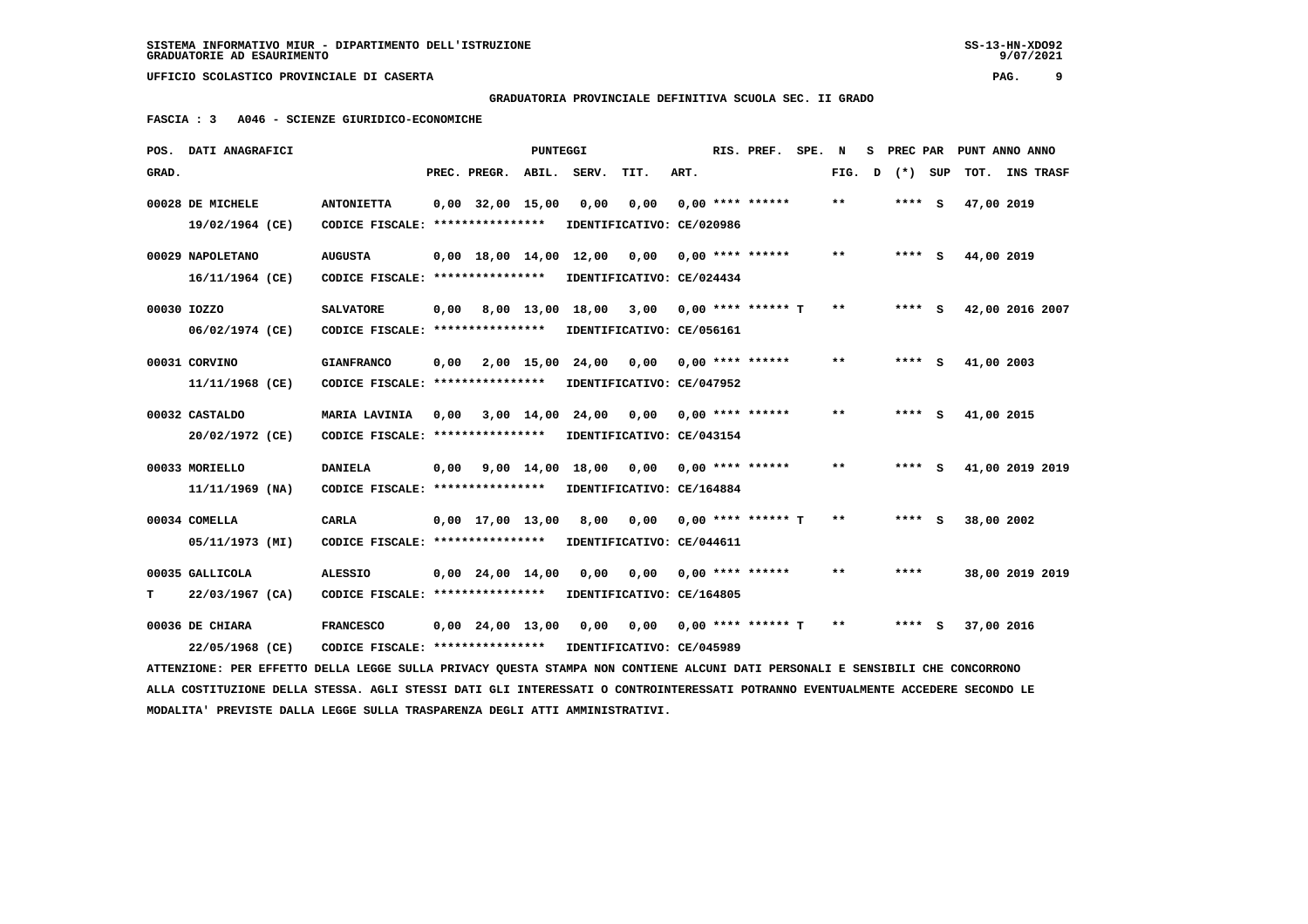**GRADUATORIA PROVINCIALE DEFINITIVA SCUOLA SEC. II GRADO**

 **FASCIA : 3 A046 - SCIENZE GIURIDICO-ECONOMICHE**

|       | POS. DATI ANAGRAFICI                                                                                                            |                                   |      |                                | <b>PUNTEGGI</b> |                                          |                       |      | RIS. PREF.                | SPE. | N     | s. | PREC PAR     |     | PUNT ANNO ANNO  |                 |  |
|-------|---------------------------------------------------------------------------------------------------------------------------------|-----------------------------------|------|--------------------------------|-----------------|------------------------------------------|-----------------------|------|---------------------------|------|-------|----|--------------|-----|-----------------|-----------------|--|
| GRAD. |                                                                                                                                 |                                   |      | PREC. PREGR. ABIL. SERV.       |                 |                                          | TIT.                  | ART. |                           |      | FIG.  | D  | $(* )$       | SUP | TOT. INS TRASF  |                 |  |
|       | 00037 FEOLA                                                                                                                     | <b>ANNAMARIA</b>                  |      | $0.00$ $21.00$ $16.00$         |                 | 0,00                                     | 0,00                  |      | $0.00$ **** ******        |      | $* *$ |    | $X$ **** $S$ |     | 37,00 2019 2019 |                 |  |
|       | 18/12/1975 (CE)                                                                                                                 | CODICE FISCALE: ***************** |      |                                |                 | IDENTIFICATIVO: CE/164660                |                       |      |                           |      |       |    |              |     |                 |                 |  |
|       | 00038 SQUEGLIA                                                                                                                  | <b>ROSA</b>                       | 0,00 |                                |                 | 3,00 14,00 12,00                         | 6,00                  |      | $0.00$ **** ****** T      |      | $* *$ |    | **** S       |     |                 | 35,00 2018 2007 |  |
|       | 11/08/1971 (CE)                                                                                                                 | CODICE FISCALE: ***************** |      |                                |                 | IDENTIFICATIVO: CE/057331                |                       |      |                           |      |       |    |              |     |                 |                 |  |
|       | 00039 PALMIERO                                                                                                                  | <b>FRANCESCO</b>                  | 0,00 |                                |                 | $6,00$ 15,00 12,00 0,00 0,00 **** ****** |                       |      |                           |      | $* *$ |    | **** S       |     | 33,00 2002      |                 |  |
|       | 19/06/1966 (CE)                                                                                                                 | CODICE FISCALE: ****************  |      |                                |                 | IDENTIFICATIVO: CE/043568                |                       |      |                           |      |       |    |              |     |                 |                 |  |
|       | 00040 BERTOLINO                                                                                                                 | <b>ANGELA</b>                     |      | 0,00 15,00                     | 0,00            | 18,00                                    | 0,00                  |      | $0.00$ **** ******        |      | $* *$ |    | **** S       |     | 33,00 2016      |                 |  |
|       | 20/03/1969 (CE)                                                                                                                 | CODICE FISCALE: ****************  |      |                                |                 | IDENTIFICATIVO: CE/133536                |                       |      |                           |      |       |    |              |     |                 |                 |  |
|       | 00041 NOVIELLO                                                                                                                  | <b>FRANCA</b>                     |      | 0,00 20,00 13,00               |                 | 0,00                                     |                       |      | $0,00$ $0,00$ **** ****** |      | $* *$ |    | **** S       |     | 33,00 2019      |                 |  |
|       | 05/10/1961 (CE)                                                                                                                 | CODICE FISCALE: ****************  |      |                                |                 | IDENTIFICATIVO: CE/042991                |                       |      |                           |      |       |    |              |     |                 |                 |  |
|       | 00042 ROMANO                                                                                                                    | <b>SONIA</b>                      |      | $0,00 \quad 18,00 \quad 13,00$ |                 | 0,00                                     | 0,00 0,00 **** ****** |      |                           |      | $* *$ |    | X **** S     |     | 31,00 2002      |                 |  |
|       | 28/06/1970 (CE)                                                                                                                 | CODICE FISCALE: ****************  |      |                                |                 | IDENTIFICATIVO: CE/044811                |                       |      |                           |      |       |    |              |     |                 |                 |  |
|       | 00043 TAMBURRO                                                                                                                  | <b>TIZIANA</b>                    | 0,00 |                                |                 | 3,00 13,00 12,00                         | 1,00                  |      | $0.00$ **** ******        |      | **    |    | **** S       |     | 29,00 2018      |                 |  |
|       | 19/02/1969 (CE)                                                                                                                 | CODICE FISCALE: ***************** |      |                                |                 | IDENTIFICATIVO: CE/045491                |                       |      |                           |      |       |    |              |     |                 |                 |  |
|       | 00044 DE LISA                                                                                                                   | <b>MARIA</b>                      | 0.00 |                                |                 | $0.00$ 13.00 14.00 0.00 0.00 **** ****** |                       |      |                           |      | $***$ |    | **** S       |     | 27,00 2019 2003 |                 |  |
|       | 25/12/1969 (SA)                                                                                                                 | CODICE FISCALE: ***************** |      |                                |                 | IDENTIFICATIVO: CE/048179                |                       |      |                           |      |       |    |              |     |                 |                 |  |
|       | 00045 TARTAGLIA                                                                                                                 | <b>FILOMENA</b>                   |      | $0,00 \quad 12,00 \quad 15,00$ |                 | 0,00                                     | 0.00                  |      | $0.00$ **** ******        |      | $* *$ | x  | ****         |     | 27,00 2019      |                 |  |
|       | 27/12/1966 (CE)                                                                                                                 | CODICE FISCALE: ****************  |      |                                |                 | IDENTIFICATIVO: CE/046154                |                       |      |                           |      |       |    |              |     |                 |                 |  |
|       | ATTENZIONE: PER EFFETTO DELLA LEGGE SULLA PRIVACY QUESTA STAMPA NON CONTIENE ALCUNI DATI PERSONALI E SENSIBILI CHE CONCORRONO   |                                   |      |                                |                 |                                          |                       |      |                           |      |       |    |              |     |                 |                 |  |
|       | ALLA COSTITUZIONE DELLA STESSA. AGLI STESSI DATI GLI INTERESSATI O CONTROINTERESSATI POTRANNO EVENTUALMENTE ACCEDERE SECONDO LE |                                   |      |                                |                 |                                          |                       |      |                           |      |       |    |              |     |                 |                 |  |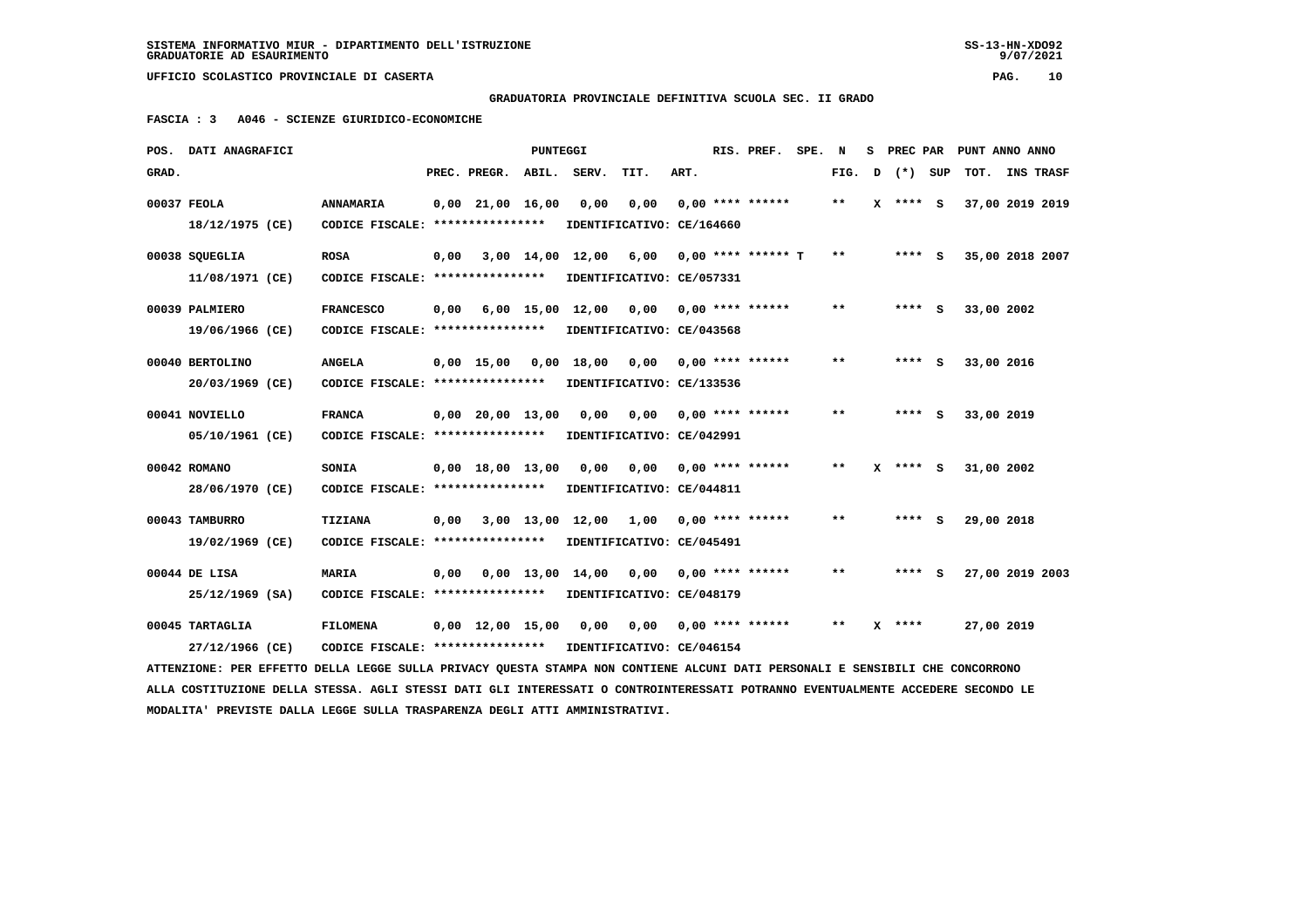### **GRADUATORIA PROVINCIALE DEFINITIVA SCUOLA SEC. II GRADO**

 **FASCIA : 3 A046 - SCIENZE GIURIDICO-ECONOMICHE**

| POS.  | DATI ANAGRAFICI                                                                                                                 |                                                            |      |                         | <b>PUNTEGGI</b>    |                                |                           |      | RIS. PREF.           | SPE. N |              |   |         | S PREC PAR PUNT ANNO ANNO |  |
|-------|---------------------------------------------------------------------------------------------------------------------------------|------------------------------------------------------------|------|-------------------------|--------------------|--------------------------------|---------------------------|------|----------------------|--------|--------------|---|---------|---------------------------|--|
| GRAD. |                                                                                                                                 |                                                            |      | PREC. PREGR. ABIL.      |                    | SERV.                          | TIT.                      | ART. |                      |        | FIG. D       |   | (*) SUP | TOT. INS TRASF            |  |
|       | 00046 MASSA                                                                                                                     | <b>PAOLA</b>                                               | 0.00 |                         |                    | $0.00 \quad 14.00 \quad 12.00$ | 0,00                      |      | $0.00$ **** ****** T |        | $\star\star$ |   | **** S  | 26,00 2019                |  |
|       | 04/08/1971 (CE)                                                                                                                 | CODICE FISCALE: ****************                           |      |                         |                    |                                | IDENTIFICATIVO: CE/045306 |      |                      |        |              |   |         |                           |  |
|       |                                                                                                                                 |                                                            |      |                         |                    |                                |                           |      |                      |        |              |   |         |                           |  |
|       | 00047 SPINA                                                                                                                     | MARIAROSARIA                                               | 0,00 |                         | $0,00 \quad 15,00$ | 6,00                           | 3,00                      |      | $0.00$ **** ******   |        | $* *$        |   | **** S  | 24,00 2019 2007           |  |
|       | 12/06/1971 (CE)                                                                                                                 | CODICE FISCALE: ****************                           |      |                         |                    |                                | IDENTIFICATIVO: CE/057327 |      |                      |        |              |   |         |                           |  |
|       | 00048 MAZZUOCCOLO                                                                                                               | PIERGIORGIO                                                | 0.00 |                         | $9,00 \quad 14,00$ | 0,00                           | 0,00                      |      | $0.00$ **** ****** T |        | **           |   | $***$ S | 23,00 2019 2019           |  |
|       |                                                                                                                                 |                                                            |      |                         |                    |                                |                           |      |                      |        |              |   |         |                           |  |
|       | 01/05/1970 (CE)                                                                                                                 | CODICE FISCALE: *****************                          |      |                         |                    |                                | IDENTIFICATIVO: CE/164858 |      |                      |        |              |   |         |                           |  |
|       | 00049 D'ANIELLO                                                                                                                 | <b>CATERINA</b>                                            | 0,00 |                         | $0,00 \quad 14,00$ | 8,00                           | 0,00                      |      | 0,00 **** ******     |        | $* *$        |   | $***$ S | 22,00 2019 2019           |  |
|       | 31/10/1974 (NA)                                                                                                                 | CODICE FISCALE: ****************                           |      |                         |                    |                                | IDENTIFICATIVO: CE/164691 |      |                      |        |              |   |         |                           |  |
|       |                                                                                                                                 |                                                            |      |                         |                    |                                |                           |      |                      |        |              |   |         |                           |  |
|       | 00050 D'ANDREA                                                                                                                  | <b>VALERIA</b>                                             | 0,00 |                         | 5,00 16,00         | 0,00                           | 0,00                      |      | $0.00$ **** ******   |        | $* *$        |   | **** S  | 21,00 2019 2005           |  |
|       | 18/01/1973 (CE)                                                                                                                 | CODICE FISCALE: ****************                           |      |                         |                    |                                | IDENTIFICATIVO: CE/053973 |      |                      |        |              |   |         |                           |  |
|       | 00051 PRIMIZIA                                                                                                                  | <b>ALFREDO</b>                                             | 0,00 |                         | $6,00$ 15,00       | 0,00                           | 0,00                      |      | $0.00$ **** ******   |        | $***$        |   | **** S  | 21,00 2019 2019           |  |
|       | 25/05/1968 (CE)                                                                                                                 | CODICE FISCALE: ****************                           |      |                         |                    |                                | IDENTIFICATIVO: CE/164980 |      |                      |        |              |   |         |                           |  |
|       |                                                                                                                                 |                                                            |      |                         |                    |                                |                           |      |                      |        |              |   |         |                           |  |
|       | 00052 PARISI                                                                                                                    | TOMMASO                                                    | 0.00 |                         | $6,00 \quad 14,00$ | 0.00                           | 0.00                      |      | $0.00$ **** ******   |        | $***$        |   | $***$ S | 20,00 2019                |  |
|       | 02/02/1963 (CE)                                                                                                                 | CODICE FISCALE: *****************                          |      |                         |                    |                                | IDENTIFICATIVO: CE/024368 |      |                      |        |              |   |         |                           |  |
|       | 00053 LOMBARDI                                                                                                                  | MARIA GRAZIA                                               | 0.00 |                         | $6,00$ 13,00       | 0.00                           | 0.00                      |      | $0.00$ **** ******   |        |              |   | ****    | 19,00 2002                |  |
|       | 29/09/1967 (CE)                                                                                                                 | CODICE FISCALE: ****************                           |      |                         |                    |                                | IDENTIFICATIVO: CE/042837 |      |                      |        |              |   |         |                           |  |
|       |                                                                                                                                 |                                                            |      |                         |                    |                                |                           |      |                      |        |              |   |         |                           |  |
|       | 00054 LAURO                                                                                                                     | <b>BIAGIO</b>                                              |      | $0.00 \t 0.00 \t 13.00$ |                    | 0,00                           | 6,00                      |      | $0.00$ **** ******   |        | $***$        | x | ****    | 19,00 2007 2007           |  |
|       | 20/09/1972 (NA)                                                                                                                 | CODICE FISCALE: **************** IDENTIFICATIVO: CE/057543 |      |                         |                    |                                |                           |      |                      |        |              |   |         |                           |  |
|       | ATTENZIONE: PER EFFETTO DELLA LEGGE SULLA PRIVACY QUESTA STAMPA NON CONTIENE ALCUNI DATI PERSONALI E SENSIBILI CHE CONCORRONO   |                                                            |      |                         |                    |                                |                           |      |                      |        |              |   |         |                           |  |
|       | ALLA COSTITUZIONE DELLA STESSA. AGLI STESSI DATI GLI INTERESSATI O CONTROINTERESSATI POTRANNO EVENTUALMENTE ACCEDERE SECONDO LE |                                                            |      |                         |                    |                                |                           |      |                      |        |              |   |         |                           |  |
|       | MODALITA' PREVISTE DALLA LEGGE SULLA TRASPARENZA DEGLI ATTI AMMINISTRATIVI.                                                     |                                                            |      |                         |                    |                                |                           |      |                      |        |              |   |         |                           |  |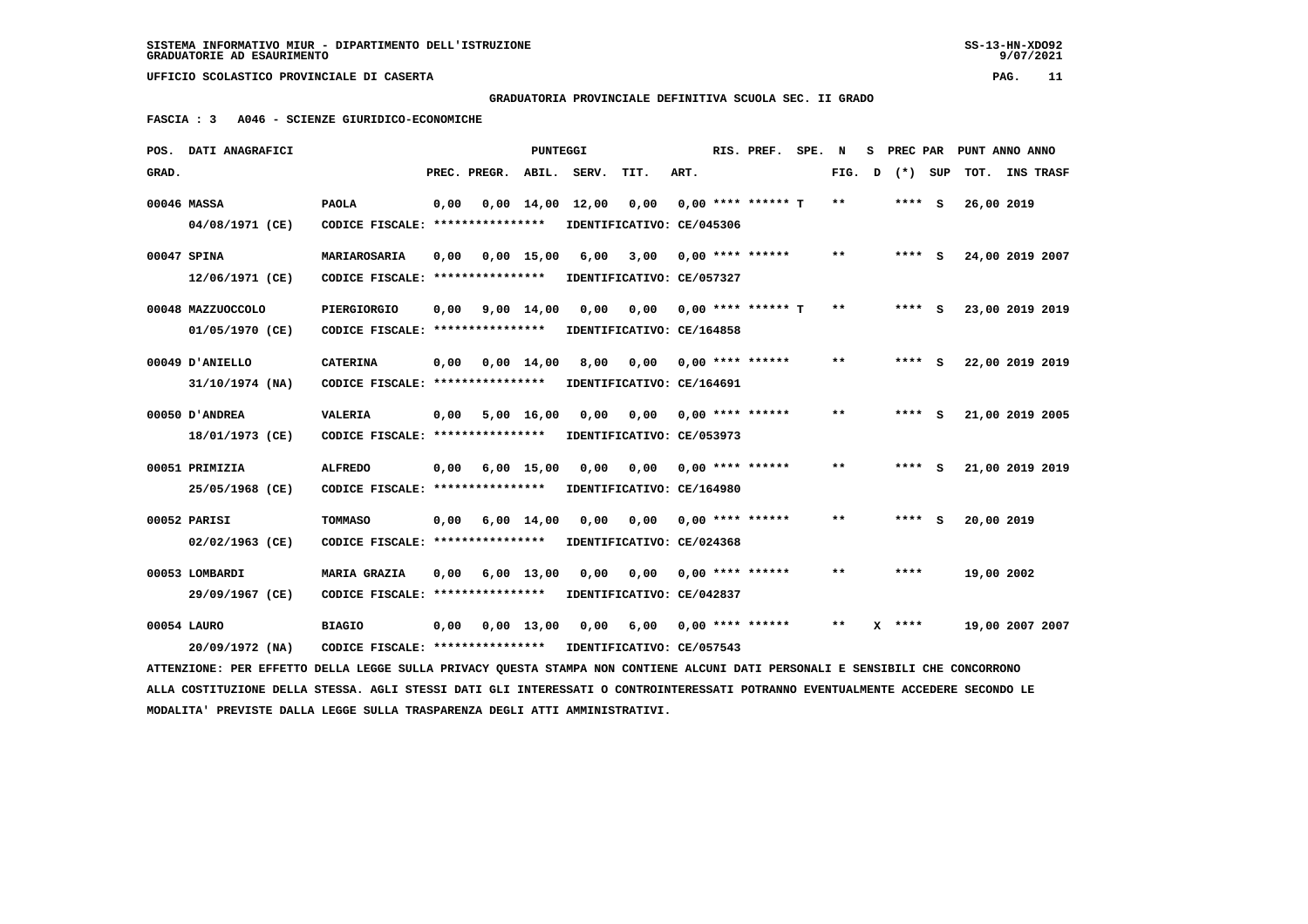#### **GRADUATORIA PROVINCIALE DEFINITIVA SCUOLA SEC. II GRADO**

 **FASCIA : 3 A046 - SCIENZE GIURIDICO-ECONOMICHE**

|            | POS. DATI ANAGRAFICI                                                                                                            |                                                            |      |                          | <b>PUNTEGGI</b> |                                                  |                           |      | RIS. PREF.                | SPE. N |              |            | S PREC PAR PUNT ANNO ANNO |           |
|------------|---------------------------------------------------------------------------------------------------------------------------------|------------------------------------------------------------|------|--------------------------|-----------------|--------------------------------------------------|---------------------------|------|---------------------------|--------|--------------|------------|---------------------------|-----------|
| GRAD.      |                                                                                                                                 |                                                            |      | PREC. PREGR. ABIL. SERV. |                 |                                                  | TIT.                      | ART. |                           |        | FIG. D       | (*) SUP    | TOT.                      | INS TRASF |
| 00055 BOVE |                                                                                                                                 | <b>VITO</b>                                                | 0,00 |                          | $3,00$ 13,00    | 0,00                                             | 3,00                      |      | $0,00$ **** ******        |        | $* *$        | $X$ ****   | 19,00 2019 2003           |           |
|            | 06/05/1970 (CE)                                                                                                                 | CODICE FISCALE: *****************                          |      |                          |                 |                                                  | IDENTIFICATIVO: CE/048108 |      |                           |        |              |            |                           |           |
|            | 00056 CEPPARULO                                                                                                                 | UGO                                                        | 0,00 |                          | $0,00$ 16,00    | 0,00                                             | 3,00                      |      | 0,00 **** ******          |        | $* *$        | $***$ S    | 19,00 2019 2019           |           |
|            | 05/05/1970 (NA)                                                                                                                 | CODICE FISCALE: *****************                          |      |                          |                 |                                                  | IDENTIFICATIVO: CE/326467 |      |                           |        |              |            |                           |           |
|            | 00057 MUSCARIELLO                                                                                                               | <b>EDDA</b>                                                | 0,00 |                          | 5,00 14,00      | 0,00                                             | 0,00 0,00 **** ******     |      |                           |        | $* *$        | $***$ S    | 19,00 2019                |           |
|            | $19/03/1964$ (NA)                                                                                                               | CODICE FISCALE: ****************                           |      |                          |                 |                                                  | IDENTIFICATIVO: CE/023884 |      |                           |        |              |            |                           |           |
|            | 00058 LAMPITELLI                                                                                                                | <b>FELICE</b>                                              | 0,00 |                          | $0,00$ 13,00    | 6,00                                             | 0,00                      |      | $0,00$ **** ******        |        | $\star\star$ | $***$ S    | 19,00 2019                |           |
|            | 17/10/1963 (CE)                                                                                                                 | CODICE FISCALE: *****************                          |      |                          |                 |                                                  | IDENTIFICATIVO: CE/042547 |      |                           |        |              |            |                           |           |
|            | 00059 MATTUCCI                                                                                                                  | GIOVANNI                                                   | 0,00 | 0,00 12,00               |                 | 6,00                                             |                           |      | $0,00$ $0,00$ **** ****** |        | $* *$        | $***$ S    | 18,00 2016                |           |
|            | 02/09/1967 (CE)                                                                                                                 | CODICE FISCALE: *****************                          |      |                          |                 |                                                  | IDENTIFICATIVO: CE/043871 |      |                           |        |              |            |                           |           |
|            | 00060 SABATINI                                                                                                                  | <b>GIANLUCA</b>                                            | 0,00 |                          | $3,00$ 15,00    | 0,00                                             |                           |      | 0,00 0,00 **** ******     |        | $* *$        | **** S     | 18,00 2018 2004           |           |
|            | 01/01/1972 (CE)                                                                                                                 | CODICE FISCALE: ****************                           |      |                          |                 |                                                  | IDENTIFICATIVO: CE/049669 |      |                           |        |              |            |                           |           |
|            | 00061 BRANCACCIO                                                                                                                | <b>ANTONIO</b>                                             | 0,00 |                          | $0,00$ 15,00    | 0,00                                             |                           |      | $3,00$ 0,00 **** ******   |        | $**$         | $X$ **** S | 18,00 2019                |           |
|            | 18/07/1974 (CE)                                                                                                                 | CODICE FISCALE: ****************                           |      |                          |                 |                                                  | IDENTIFICATIVO: CE/044325 |      |                           |        |              |            |                           |           |
| 00062 PAPA |                                                                                                                                 | <b>FULVIO</b>                                              | 0,00 |                          | $3,00$ 14,00    | 0,00                                             | 0,00                      |      | $0.00$ **** ******        |        | $* *$        | $***$ S    | 17,00 2007                |           |
|            | 23/08/1967 (CE)                                                                                                                 | CODICE FISCALE: ****************                           |      |                          |                 |                                                  | IDENTIFICATIVO: CE/043648 |      |                           |        |              |            |                           |           |
|            | 00063 LUMIA                                                                                                                     | <b>MARIA TINDARA</b>                                       |      |                          |                 | $0,00$ $0,00$ $12,00$ $2,00$ $3,00$ $0,00$ $***$ |                           |      |                           |        | $* *$        | $***$ S    | 17,00 2017                |           |
|            | 18/09/1968 (ME)                                                                                                                 | CODICE FISCALE: **************** IDENTIFICATIVO: CE/042733 |      |                          |                 |                                                  |                           |      |                           |        |              |            |                           |           |
|            | ATTENZIONE: PER EFFETTO DELLA LEGGE SULLA PRIVACY QUESTA STAMPA NON CONTIENE ALCUNI DATI PERSONALI E SENSIBILI CHE CONCORRONO   |                                                            |      |                          |                 |                                                  |                           |      |                           |        |              |            |                           |           |
|            | ALLA COSTITUZIONE DELLA STESSA. AGLI STESSI DATI GLI INTERESSATI O CONTROINTERESSATI POTRANNO EVENTUALMENTE ACCEDERE SECONDO LE |                                                            |      |                          |                 |                                                  |                           |      |                           |        |              |            |                           |           |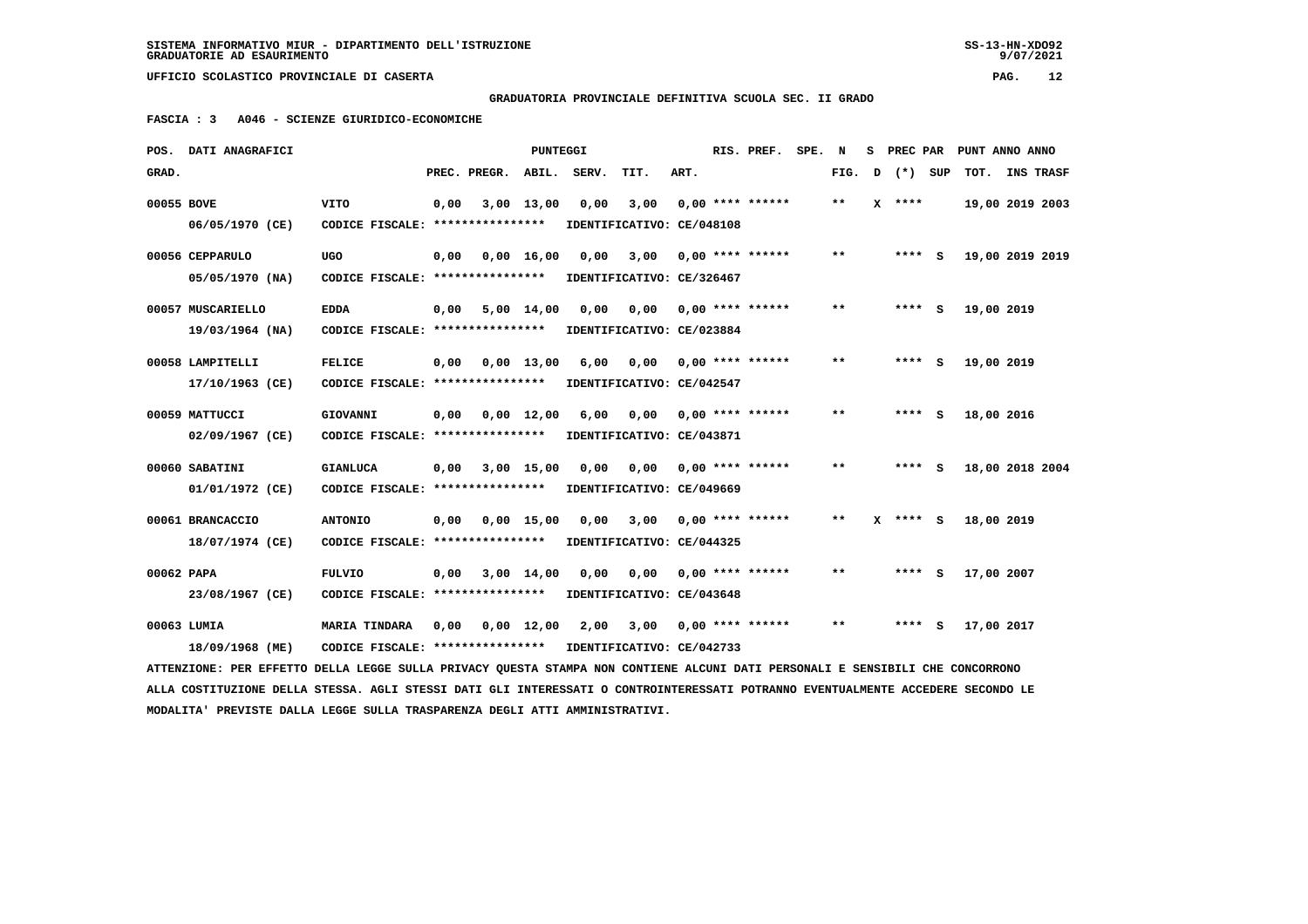$9/07/2021$ 

 **UFFICIO SCOLASTICO PROVINCIALE DI CASERTA PAG. 13**

 **GRADUATORIA PROVINCIALE DEFINITIVA SCUOLA SEC. II GRADO**

 **FASCIA : 3 A046 - SCIENZE GIURIDICO-ECONOMICHE**

|       | POS. DATI ANAGRAFICI                                                                                                            |                                   |      |              | <b>PUNTEGGI</b> |       |                           |      | RIS. PREF.           | SPE. | N     | s |          |     | PREC PAR PUNT ANNO ANNO |                  |  |
|-------|---------------------------------------------------------------------------------------------------------------------------------|-----------------------------------|------|--------------|-----------------|-------|---------------------------|------|----------------------|------|-------|---|----------|-----|-------------------------|------------------|--|
| GRAD. |                                                                                                                                 |                                   |      | PREC. PREGR. | ABIL.           | SERV. | TIT.                      | ART. |                      |      | FIG.  | D | $(*)$    | SUP | тот.                    | <b>INS TRASF</b> |  |
|       | 00064 VITTORIA                                                                                                                  | <b>ANNA</b>                       | 0,00 |              | 1,00 15,00      | 1,00  | 0,00                      |      | $0,00$ **** ******   |      | $***$ |   | $***$ S  |     | 17,00 2019 2019         |                  |  |
|       | 28/09/1971 (CE)                                                                                                                 | CODICE FISCALE: ****************  |      |              |                 |       | IDENTIFICATIVO: CE/164704 |      |                      |      |       |   |          |     |                         |                  |  |
|       | 00065 SARIO                                                                                                                     | <b>PASQUALE</b>                   | 0,00 |              | $0.00$ 14.00    | 2,00  | 0.00                      |      | $0.00$ **** ******   |      | $* *$ |   | $***$ S  |     | 16,00 2018              |                  |  |
|       | 17/07/1966 (CE)                                                                                                                 | CODICE FISCALE: ****************  |      |              |                 |       | IDENTIFICATIVO: CE/044441 |      |                      |      |       |   |          |     |                         |                  |  |
|       | 00066 DIODATO                                                                                                                   | <b>FILOMENA</b>                   | 0,00 |              | 3,00 13,00      | 0,00  | 0,00                      |      | 0,00 **** ******     |      | $**$  |   | $***$ S  |     | 16,00 2019              |                  |  |
|       | 16/06/1968 (EE)                                                                                                                 | CODICE FISCALE: ****************  |      |              |                 |       | IDENTIFICATIVO: CE/043845 |      |                      |      |       |   |          |     |                         |                  |  |
|       | 00067 PUOTI                                                                                                                     | <b>RENATA</b>                     | 0,00 |              | 0.00 16.00      | 0.00  | 0,00                      |      | $0.00$ **** ******   |      | $**$  |   | **** S   |     | 16,00 2019              |                  |  |
|       | 11/03/1966 (CE)                                                                                                                 | CODICE FISCALE: ****************  |      |              |                 |       | IDENTIFICATIVO: CE/133529 |      |                      |      |       |   |          |     |                         |                  |  |
|       | 00068 DE MAIO                                                                                                                   | <b>AGOSTINO</b>                   | 0,00 |              | 0.00 16.00      | 0,00  | 0,00                      |      | $0.00$ **** ******   |      | **    |   | **** S   |     | 16,00 2019              |                  |  |
|       | 23/06/1965 (CO)                                                                                                                 | CODICE FISCALE: ****************  |      |              |                 |       | IDENTIFICATIVO: CE/057131 |      |                      |      |       |   |          |     |                         |                  |  |
|       | 00069 GREGORIO                                                                                                                  | <b>ANNAMARIA</b>                  | 0,00 |              | $3,00$ 12,00    | 0,00  | 0,00                      |      | $0,00$ **** ******   |      | $***$ |   | **** S   |     | 15,00 2002              |                  |  |
|       | 25/08/1963 (NA)                                                                                                                 | CODICE FISCALE: ****************  |      |              |                 |       | IDENTIFICATIVO: CE/044118 |      |                      |      |       |   |          |     |                         |                  |  |
|       | 00070 DI LAURA                                                                                                                  | <b>ANTIMO</b>                     | 0,00 |              | $0,00$ 15,00    | 0.00  | 0.00                      |      | $0,00$ **** ******   |      | **    |   | $X$ **** |     | 15,00 2019 2019         |                  |  |
|       | $16/10/1968$ (NA)                                                                                                               | CODICE FISCALE: ****************  |      |              |                 |       | IDENTIFICATIVO: CE/164894 |      |                      |      |       |   |          |     |                         |                  |  |
|       | 00071 D'ADDIO                                                                                                                   | <b>ANGELICA</b>                   | 0,00 |              | $0,00$ 15,00    | 0,00  | 0.00                      |      | $0.00$ **** ******   |      | **    |   | **** S   |     | 15,00 2019              |                  |  |
|       | 11/10/1973 (RM)                                                                                                                 | CODICE FISCALE: ****************  |      |              |                 |       | IDENTIFICATIVO: CE/042570 |      |                      |      |       |   |          |     |                         |                  |  |
|       | 00072 AMATRUDE                                                                                                                  | PATRIZIA                          | 0,00 |              | $0,00$ 15,00    | 0,00  | 0.00                      |      | $0,00$ **** ****** T |      | $* *$ |   | **** S   |     | 15,00 2019              |                  |  |
|       | 29/05/1970 (NA)                                                                                                                 | CODICE FISCALE: ***************** |      |              |                 |       | IDENTIFICATIVO: CE/045495 |      |                      |      |       |   |          |     |                         |                  |  |
|       | ATTENZIONE: PER EFFETTO DELLA LEGGE SULLA PRIVACY QUESTA STAMPA NON CONTIENE ALCUNI DATI PERSONALI E SENSIBILI CHE CONCORRONO   |                                   |      |              |                 |       |                           |      |                      |      |       |   |          |     |                         |                  |  |
|       | ALLA COSTITUZIONE DELLA STESSA. AGLI STESSI DATI GLI INTERESSATI O CONTROINTERESSATI POTRANNO EVENTUALMENTE ACCEDERE SECONDO LE |                                   |      |              |                 |       |                           |      |                      |      |       |   |          |     |                         |                  |  |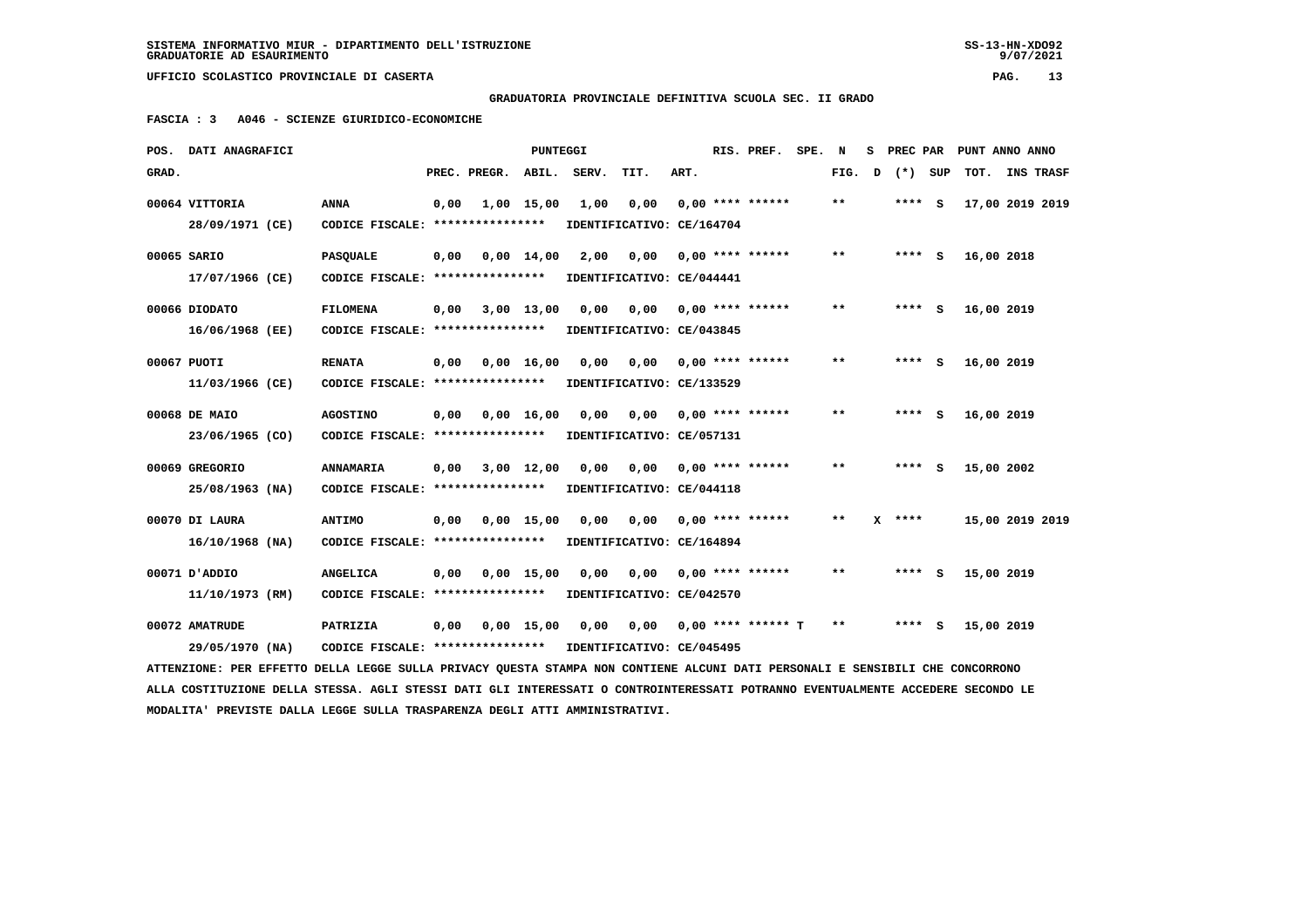**GRADUATORIA PROVINCIALE DEFINITIVA SCUOLA SEC. II GRADO**

 **FASCIA : 3 A046 - SCIENZE GIURIDICO-ECONOMICHE**

| POS.  | DATI ANAGRAFICI                                                                                                                                  |                                                      |      |              | <b>PUNTEGGI</b>    |                                   |                                   |      | RIS. PREF.                | SPE. | N                          | s | PREC PAR |     | PUNT ANNO ANNO  |                  |
|-------|--------------------------------------------------------------------------------------------------------------------------------------------------|------------------------------------------------------|------|--------------|--------------------|-----------------------------------|-----------------------------------|------|---------------------------|------|----------------------------|---|----------|-----|-----------------|------------------|
| GRAD. |                                                                                                                                                  |                                                      |      | PREC. PREGR. |                    | ABIL. SERV.                       | TIT.                              | ART. |                           |      | FIG.                       | D | $(*)$    | SUP | тот.            | <b>INS TRASF</b> |
|       | 00073 DE RUOSI<br>24/11/1971 (LT)                                                                                                                | <b>GIOVANNA</b><br>CODICE FISCALE: ****************  | 0,00 |              | 2,00 13,00         | 0,00<br>IDENTIFICATIVO: CE/044835 | 0,00                              |      | $0.00$ **** ******        |      | $* *$                      |   | **** S   |     | 15,00 2019      |                  |
|       | 00074 PROVETTA<br>11/05/1962 (CE)                                                                                                                | <b>ANNAMARIA</b><br>CODICE FISCALE: **************** | 0,00 |              | 0.00 15.00         | 0,00<br>IDENTIFICATIVO: CE/056009 | 0,00                              |      | $0.00$ **** ******        |      | $\star\star$               |   | **** S   |     | 15,00 2019      |                  |
|       | 00075 SANTORO<br>26/02/1968 (CE)                                                                                                                 | <b>DANIELA</b><br>CODICE FISCALE: *****************  | 0,00 | 1,00 13,00   |                    | 0,00<br>IDENTIFICATIVO: CE/044186 |                                   |      | $0,00$ $0,00$ **** ****** |      | **                         |   | ****     |     | 14,00 2002      |                  |
|       | 00076 MOTTOLA<br>01/02/1957 (CE)                                                                                                                 | <b>GABRIELE</b><br>CODICE FISCALE: ****************  | 0,00 |              | $0,00 \quad 14,00$ | 0,00<br>IDENTIFICATIVO: CE/164893 | 0,00                              |      | 0,00 **** ******          |      | **                         |   | X **** S |     | 14,00 2019 2019 |                  |
|       | 00077 LONARDO<br>01/05/1965 (CE)                                                                                                                 | <b>CARMINA</b><br>CODICE FISCALE: ****************   | 0,00 |              | $0,00 \quad 14,00$ | 0,00<br>IDENTIFICATIVO: CE/042847 | 0,00                              |      | 0,00 **** ******          |      | $* *$                      |   | **** S   |     | 14,00 2019      |                  |
|       | 00078 DI VIRGILIO                                                                                                                                | <b>ELENA</b>                                         | 0,00 |              | $0,00 \quad 14,00$ | 0.00                              |                                   |      | $0,00$ $0,00$ **** ****** |      | $\pmb{\times}\pmb{\times}$ |   | X **** S |     | 14,00 2019      |                  |
|       | $10/08/1959$ (CE)<br>00079 GENNARIONE                                                                                                            | CODICE FISCALE: ****************<br><b>DIANA</b>     | 0,00 |              | $0,00 \quad 14,00$ | IDENTIFICATIVO: CE/025517<br>0,00 | 0,00                              |      | $0,00$ **** ******        |      | $***$                      |   | **** S   |     | 14,00 2019      |                  |
|       | 03/11/1975 (CE)<br>00080 NITTOLI                                                                                                                 | CODICE FISCALE: ****************<br><b>FRANCESCO</b> | 0,00 |              | $0.00 \quad 14.00$ | 0.00                              | IDENTIFICATIVO: CE/043761<br>0,00 |      | $0.00$ **** ******        |      | $* *$                      |   | **** S   |     | 14,00 2019      |                  |
|       | 23/07/1967 (CE)<br>00081 CASALE                                                                                                                  | CODICE FISCALE: ****************<br><b>PAOLA</b>     | 0,00 |              | $0,00$ 13,00       | IDENTIFICATIVO: CE/043118<br>0,00 | 0,00 0,00 **** ******             |      |                           |      | $* *$                      |   | **** S   |     | 13,00 2014      |                  |
|       | 03/07/1968 (LT)<br>ATTENZIONE: PER EFFETTO DELLA LEGGE SULLA PRIVACY QUESTA STAMPA NON CONTIENE ALCUNI DATI PERSONALI E SENSIBILI CHE CONCORRONO | CODICE FISCALE: ****************                     |      |              |                    | IDENTIFICATIVO: CE/042835         |                                   |      |                           |      |                            |   |          |     |                 |                  |

 **ALLA COSTITUZIONE DELLA STESSA. AGLI STESSI DATI GLI INTERESSATI O CONTROINTERESSATI POTRANNO EVENTUALMENTE ACCEDERE SECONDO LE MODALITA' PREVISTE DALLA LEGGE SULLA TRASPARENZA DEGLI ATTI AMMINISTRATIVI.**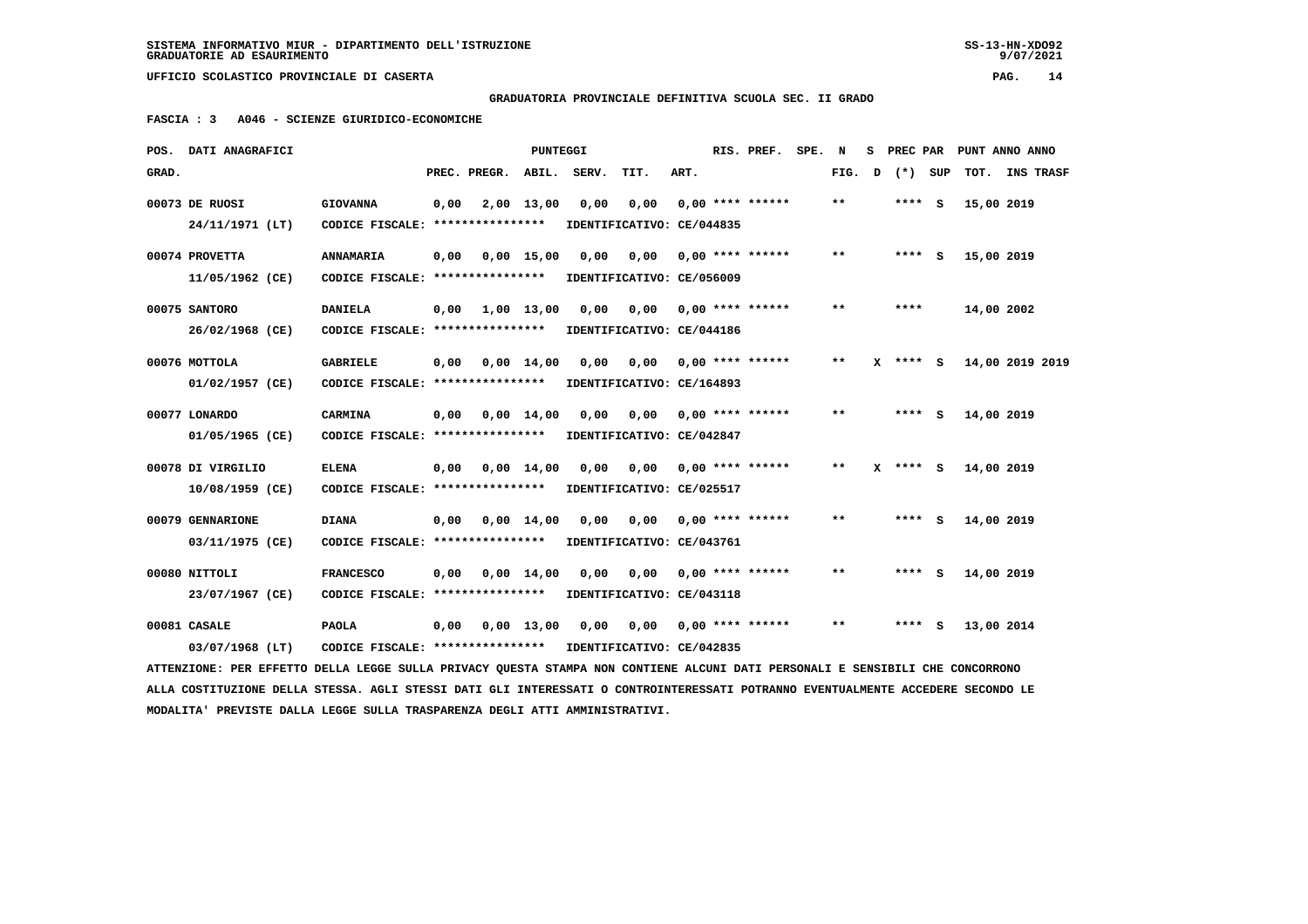## **GRADUATORIA PROVINCIALE DEFINITIVA SCUOLA SEC. II GRADO**

 **FASCIA : 3 A046 - SCIENZE GIURIDICO-ECONOMICHE**

|       | POS. DATI ANAGRAFICI                                                                                                          |                                   |      |              | PUNTEGGI           |                           |                           |      | RIS. PREF. SPE.           | N                          |   |            | S PREC PAR PUNT ANNO ANNO |  |
|-------|-------------------------------------------------------------------------------------------------------------------------------|-----------------------------------|------|--------------|--------------------|---------------------------|---------------------------|------|---------------------------|----------------------------|---|------------|---------------------------|--|
| GRAD. |                                                                                                                               |                                   |      | PREC. PREGR. | ABIL.              | SERV.                     | TIT.                      | ART. |                           | FIG.                       | D | (*) SUP    | TOT. INS TRASF            |  |
|       | 00082 VARRONE                                                                                                                 | <b>VINCENZO</b>                   | 0,00 |              | $0,00$ 13,00       | 0,00                      | 0,00                      |      | $0.00$ **** ******        | $* *$                      |   | $X$ **** S | 13,00 2019 2019           |  |
|       | 12/07/1971 (CE)                                                                                                               | CODICE FISCALE: ***************** |      |              |                    |                           | IDENTIFICATIVO: CE/164631 |      |                           |                            |   |            |                           |  |
|       | 00083 FARAONE                                                                                                                 | <b>ANTONIETTA</b>                 | 0,00 |              | $0,00$ 13,00       | 0,00                      | 0,00                      |      | $0.00$ **** ******        | $***$                      |   | **** S     | 13,00 2019 2019           |  |
|       | 07/12/1972 (CE)                                                                                                               | CODICE FISCALE: ****************  |      |              |                    |                           | IDENTIFICATIVO: CE/164816 |      |                           |                            |   |            |                           |  |
|       | 00084 GRAVINA                                                                                                                 | ANNA                              | 0,00 |              | $0,00$ 13,00       | 0,00                      | 0,00                      |      | $0.00$ **** ******        | **                         |   | **** S     | 13,00 2019                |  |
|       | 15/03/1967 (CE)                                                                                                               | CODICE FISCALE: ***************** |      |              |                    |                           | IDENTIFICATIVO: CE/043937 |      |                           |                            |   |            |                           |  |
|       | 00085 QUARTO                                                                                                                  | <b>GIUSEPPE</b>                   | 0,00 |              | $0,00$ 13,00       | 0,00                      | 0,00                      |      | $0.00$ **** ******        | $* *$                      |   | **** S     | 13,00 2019                |  |
|       | 29/10/1968 (CE)                                                                                                               | CODICE FISCALE: ****************  |      |              |                    |                           | IDENTIFICATIVO: CE/043454 |      |                           |                            |   |            |                           |  |
|       | 00086 DI BAIA                                                                                                                 | ANNA LISA                         | 0,00 |              | $0.00 \quad 12.00$ | 0.00                      | 0.00                      |      | $0,00$ **** ******        | $\pmb{\times}\pmb{\times}$ |   | **** S     | 12,00 2016                |  |
| т     | 10/08/1969 (CE)                                                                                                               | CODICE FISCALE: ****************  |      |              |                    |                           | IDENTIFICATIVO: CE/045118 |      |                           |                            |   |            |                           |  |
|       | 00087 DI NUZZO                                                                                                                | OLIMPIA                           | 0,00 |              | $0,00$ 12,00       | 0,00                      |                           |      | $0,00$ $0,00$ **** ****** | $**$                       |   | **** S     | 12,00 2019                |  |
|       | 16/03/1970 (CE)                                                                                                               | CODICE FISCALE: ***************** |      |              |                    |                           | IDENTIFICATIVO: CE/043831 |      |                           |                            |   |            |                           |  |
|       | 00088 PIROZZI                                                                                                                 | <b>GINO</b>                       | 0,00 |              | $0,00 \quad 12,00$ | 0,00                      | 0,00                      |      | $0.00$ **** ******        | $* *$                      |   | **** S     | 12,00 2019                |  |
|       | 06/12/1971 (CE)                                                                                                               | CODICE FISCALE: ****************  |      |              |                    |                           | IDENTIFICATIVO: CE/046628 |      |                           |                            |   |            |                           |  |
|       | 00089 BASCO                                                                                                                   | <b>FRANCESCA</b>                  | 0,00 |              | $0.00$ 11.00       | 0.00                      | 0.00                      |      | $0,00$ **** ******        | $***$                      |   | ****       | 11,00 2002                |  |
|       | 28/04/1973 (CE)                                                                                                               | CODICE FISCALE: ****************  |      |              |                    |                           | IDENTIFICATIVO: CE/045194 |      |                           |                            |   |            |                           |  |
|       | 00090 DEL GIUDICE                                                                                                             | <b>ROSARIO</b>                    | 0,00 |              | $0.00$ 11.00       | 0,00                      | 0,00 0,00 **** ******     |      |                           | $**$                       |   | **** S     | 11,00 2007                |  |
|       | 22/11/1970 (CE)                                                                                                               | CODICE FISCALE: ***************** |      |              |                    | IDENTIFICATIVO: CE/043982 |                           |      |                           |                            |   |            |                           |  |
|       | ATTENZIONE: PER EFFETTO DELLA LEGGE SULLA PRIVACY QUESTA STAMPA NON CONTIENE ALCUNI DATI PERSONALI E SENSIBILI CHE CONCORRONO |                                   |      |              |                    |                           |                           |      |                           |                            |   |            |                           |  |

 **ALLA COSTITUZIONE DELLA STESSA. AGLI STESSI DATI GLI INTERESSATI O CONTROINTERESSATI POTRANNO EVENTUALMENTE ACCEDERE SECONDO LE MODALITA' PREVISTE DALLA LEGGE SULLA TRASPARENZA DEGLI ATTI AMMINISTRATIVI.**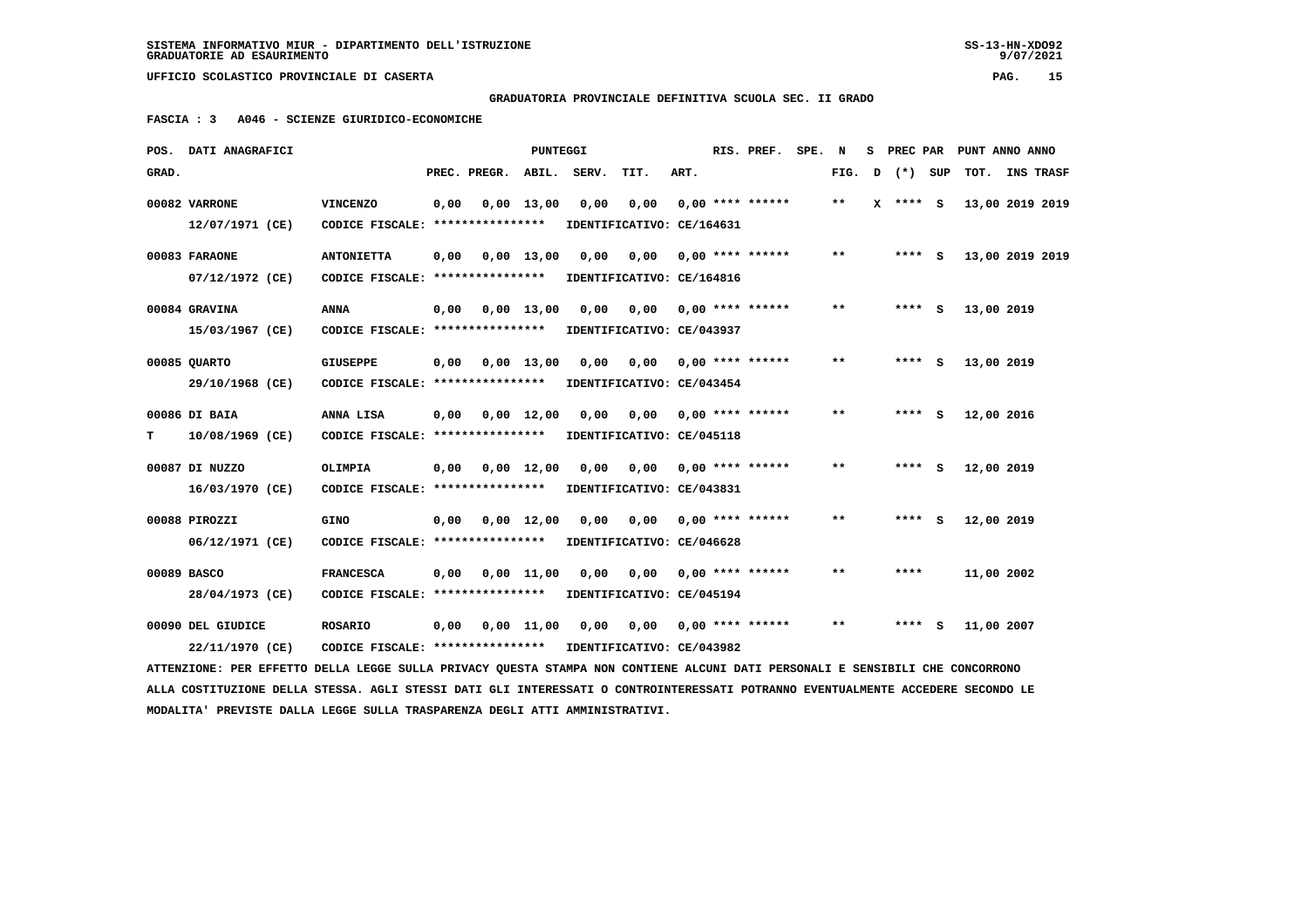**GRADUATORIA PROVINCIALE DEFINITIVA SCUOLA SEC. II GRADO**

 **FASCIA : 3 A046 - SCIENZE GIURIDICO-ECONOMICHE**

| POS.  | DATI ANAGRAFICI |                                   |      |                  | PUNTEGGI |       |                           |      | RIS. PREF.         | SPE. | N     | s. | PREC PAR |     | PUNT ANNO ANNO |                  |
|-------|-----------------|-----------------------------------|------|------------------|----------|-------|---------------------------|------|--------------------|------|-------|----|----------|-----|----------------|------------------|
| GRAD. |                 |                                   |      | PREC. PREGR.     | ABIL.    | SERV. | TIT.                      | ART. |                    |      | FIG.  | D  | $(* )$   | SUP | тот.           | <b>INS TRASF</b> |
|       | 00091 AMATO     | MARIA                             | 0.00 | 0,00             | 11,00    | 0,00  | 0.00                      |      | $0,00$ **** ****** |      | $* *$ |    | ****     | s   | 11,00 2016     |                  |
|       | 12/05/1973 (CE) | CODICE FISCALE:                   |      | **************** |          |       | IDENTIFICATIVO: CE/045430 |      |                    |      |       |    |          |     |                |                  |
|       | 00092 FERRIERO  | <b>ANTONIETTA</b>                 | 0.00 | 0,00             | 10,00    | 0,00  | 0,00                      |      | $0,00$ **** ****** |      | $***$ |    | ****     | s   | 10,00 2019     |                  |
|       | 24/01/1971 (CE) | CODICE FISCALE: ***************** |      |                  |          |       | IDENTIFICATIVO: CE/050253 |      |                    |      |       |    |          |     |                |                  |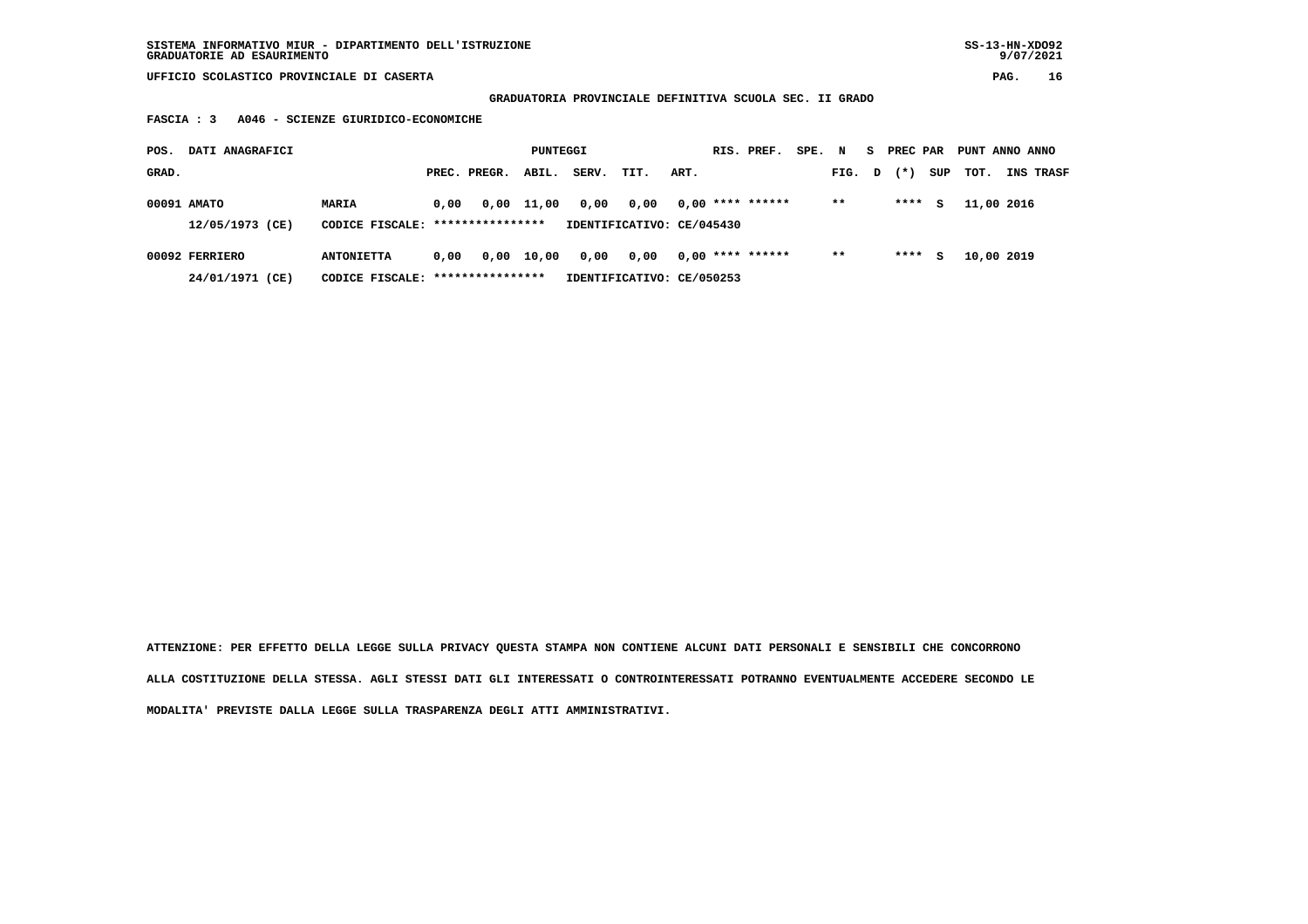| SISTEMA INFORMATIVO MIUR - DIPARTIMENTO DELL'ISTRUZIONE | $SS-13-HN-XDO92$ |
|---------------------------------------------------------|------------------|
| GRADUATORIE AD ESAURIMENTO                              | 9/07/2021        |

 **GRADUATORIA PROVINCIALE DEFINITIVA SCUOLA SEC. II GRADO**

 **FASCIA : 4 A046 - SCIENZE GIURIDICO-ECONOMICHE**

| <b>DATI ANAGRAFICI</b><br>POS. |                                  |      |              | PUNTEGGI |       |                                       |      | RIS. PREF. | SPE. N |        | S PREC PAR |          | PUNT ANNO ANNO |                  |
|--------------------------------|----------------------------------|------|--------------|----------|-------|---------------------------------------|------|------------|--------|--------|------------|----------|----------------|------------------|
| GRAD.                          |                                  |      | PREC. PREGR. | ABIL.    | SERV. | TIT.                                  | ART. |            |        | FIG. D | $(*)$      |          | SUP TOT.       | <b>INS TRASF</b> |
| 00093 RICCI                    | PIER PAOLO                       | 0.00 |              |          |       | 0,00 13,00 2,00 0,00 0,00 **** ****** |      |            |        | $* *$  | ****       | <b>S</b> | 15,00 2016     |                  |
| 02/07/1967 (CE)                | CODICE FISCALE: **************** |      |              |          |       | IDENTIFICATIVO: CE/046487             |      |            |        |        |            |          |                |                  |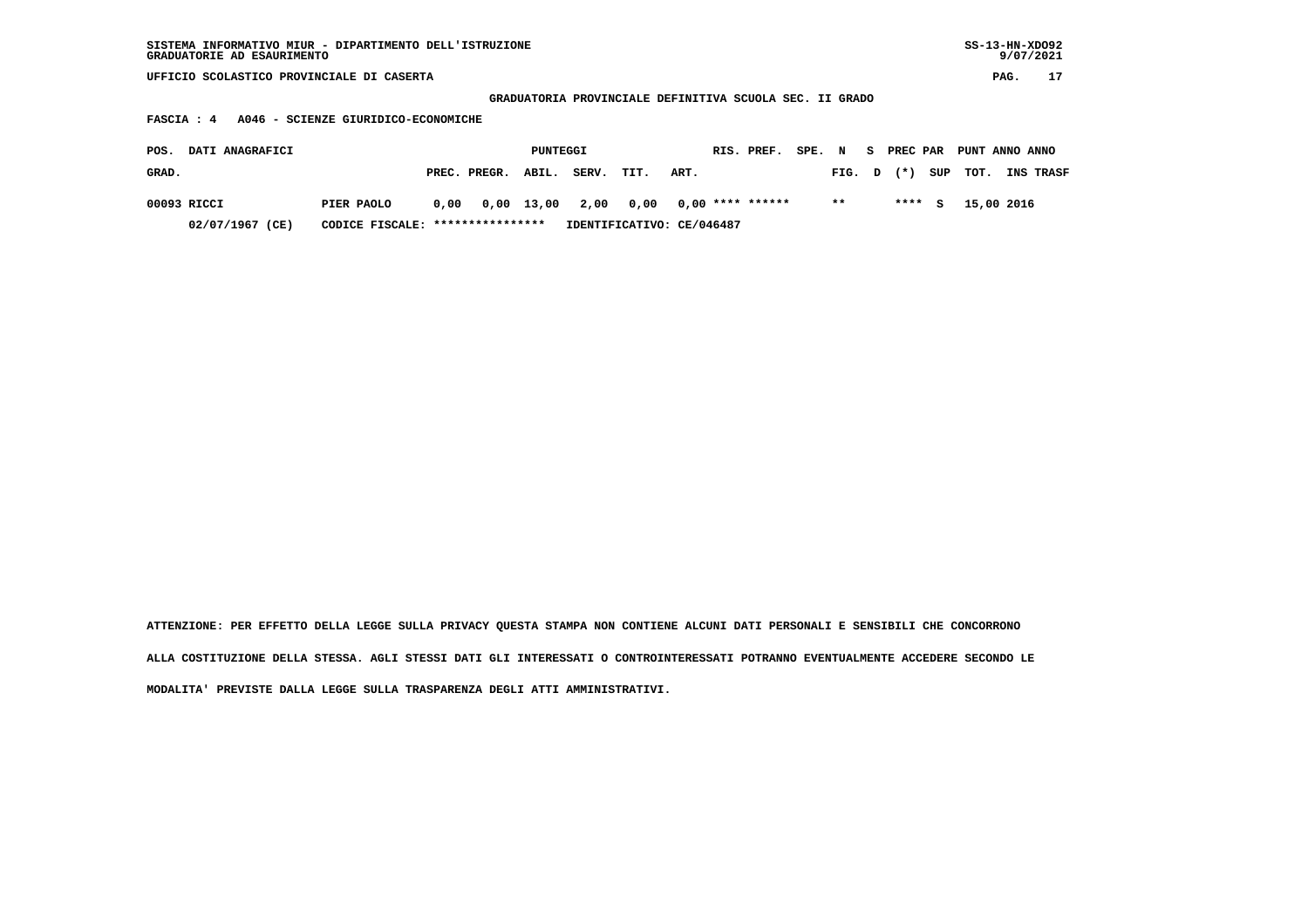**GRADUATORIA PROVINCIALE DEFINITIVA SCUOLA SEC. II GRADO**

 **FASCIA : 3 A047 - SCIENZE MATEMATICHE APPLICATE**

|       | POS. DATI ANAGRAFICI |                                   |      | <b>PUNTEGGI</b>         |                    |                                            |                                  |      | RIS. PREF.         | SPE. | N     | s | PREC PAR |     |            | PUNT ANNO ANNO  |  |
|-------|----------------------|-----------------------------------|------|-------------------------|--------------------|--------------------------------------------|----------------------------------|------|--------------------|------|-------|---|----------|-----|------------|-----------------|--|
| GRAD. |                      |                                   |      | PREC. PREGR.            | ABIL.              | SERV.                                      | TIT.                             | ART. |                    |      | FIG.  | D | $(*)$    | SUP |            | TOT. INS TRASF  |  |
|       | 00001 TAMBURRO       | TIZIANA                           | 0.00 |                         | $3,00$ 12,00       |                                            | $6,00$ $0,00$                    |      | $0.00$ **** ****** |      | $**$  |   | $***$ S  |     | 21,00 2018 |                 |  |
|       | 19/02/1969 (CE)      | CODICE FISCALE: ****************  |      |                         |                    | IDENTIFICATIVO: CE/045491                  |                                  |      |                    |      |       |   |          |     |            |                 |  |
|       | 00002 D'AUSILIO      | ELISABETTA MA                     | 0.00 |                         |                    | $0,00$ 11,00 8,00 0,00 0,00 **** ****** ** |                                  |      |                    |      |       |   | $***$ S  |     |            | 19,00 2019 2019 |  |
|       | 08/05/1966 (CE)      | CODICE FISCALE: ***************** |      |                         |                    | IDENTIFICATIVO: CE/164693                  |                                  |      |                    |      |       |   |          |     |            |                 |  |
|       | 00003 PARENTE        | <b>MATTIA</b>                     |      | $0,00$ $3,00$ $14,00$   |                    | 0,00                                       | 0,00                             |      | $0.00$ **** ****** |      | $***$ |   | $***$ S  |     |            | 17,00 2014 2004 |  |
|       | 16/08/1963 (CE)      | CODICE FISCALE: ****************  |      |                         |                    | IDENTIFICATIVO: CE/049683                  |                                  |      |                    |      |       |   |          |     |            |                 |  |
|       | 00004 MASULLO        | <b>BARBARA</b>                    | 0.00 |                         |                    | 0,00 12,00 4,00 0,00 0,00 **** ******      |                                  |      |                    |      | $***$ |   | $***$ S  |     |            | 16,00 2019 2007 |  |
|       | 14/07/1970 (CE)      | CODICE FISCALE: ***************** |      |                         |                    | IDENTIFICATIVO: CE/057558                  |                                  |      |                    |      |       |   |          |     |            |                 |  |
|       | 00005 DIODATO        | <b>FILOMENA</b>                   | 0,00 | 3,00 13,00              |                    |                                            | $0,00$ $0,00$ $0,00$ **** ****** |      |                    |      | $* *$ |   | $***$ S  |     | 16,00 2019 |                 |  |
|       | 16/06/1968 (EE)      | CODICE FISCALE:                   |      | ****************        |                    | IDENTIFICATIVO: CE/043845                  |                                  |      |                    |      |       |   |          |     |            |                 |  |
|       | 00006 IESCE          | LIBERO                            |      | $0.00 \t 0.00 \t 14.00$ |                    | 0.00                                       | 0.00                             |      | $0.00$ **** ****** |      | $***$ |   | $***$ S  |     |            | 14,00 2019 2019 |  |
|       | 11/06/1969 (CE)      | CODICE FISCALE: ****************  |      |                         |                    | IDENTIFICATIVO: CE/164667                  |                                  |      |                    |      |       |   |          |     |            |                 |  |
|       | 00007 GENNARIONE     | <b>DIANA</b>                      | 0.00 |                         |                    | 0,00 14,00 0,00 0,00 0,00 **** ******      |                                  |      |                    |      | $***$ |   | ****     | s   | 14,00 2019 |                 |  |
|       | 03/11/1975 (CE)      | CODICE FISCALE: ****************  |      |                         |                    | IDENTIFICATIVO: CE/043761                  |                                  |      |                    |      |       |   |          |     |            |                 |  |
|       | 00008 MONACO         | <b>MARIA</b>                      | 0.00 |                         | $0.00 \quad 12.00$ |                                            | $0,00$ $0,00$                    |      | $0.00$ **** ****** |      | $* *$ |   | $***$ S  |     | 12,00 2019 |                 |  |
|       | 03/08/1968 (CE)      | CODICE FISCALE: ****************  |      |                         |                    | IDENTIFICATIVO: CE/046403                  |                                  |      |                    |      |       |   |          |     |            |                 |  |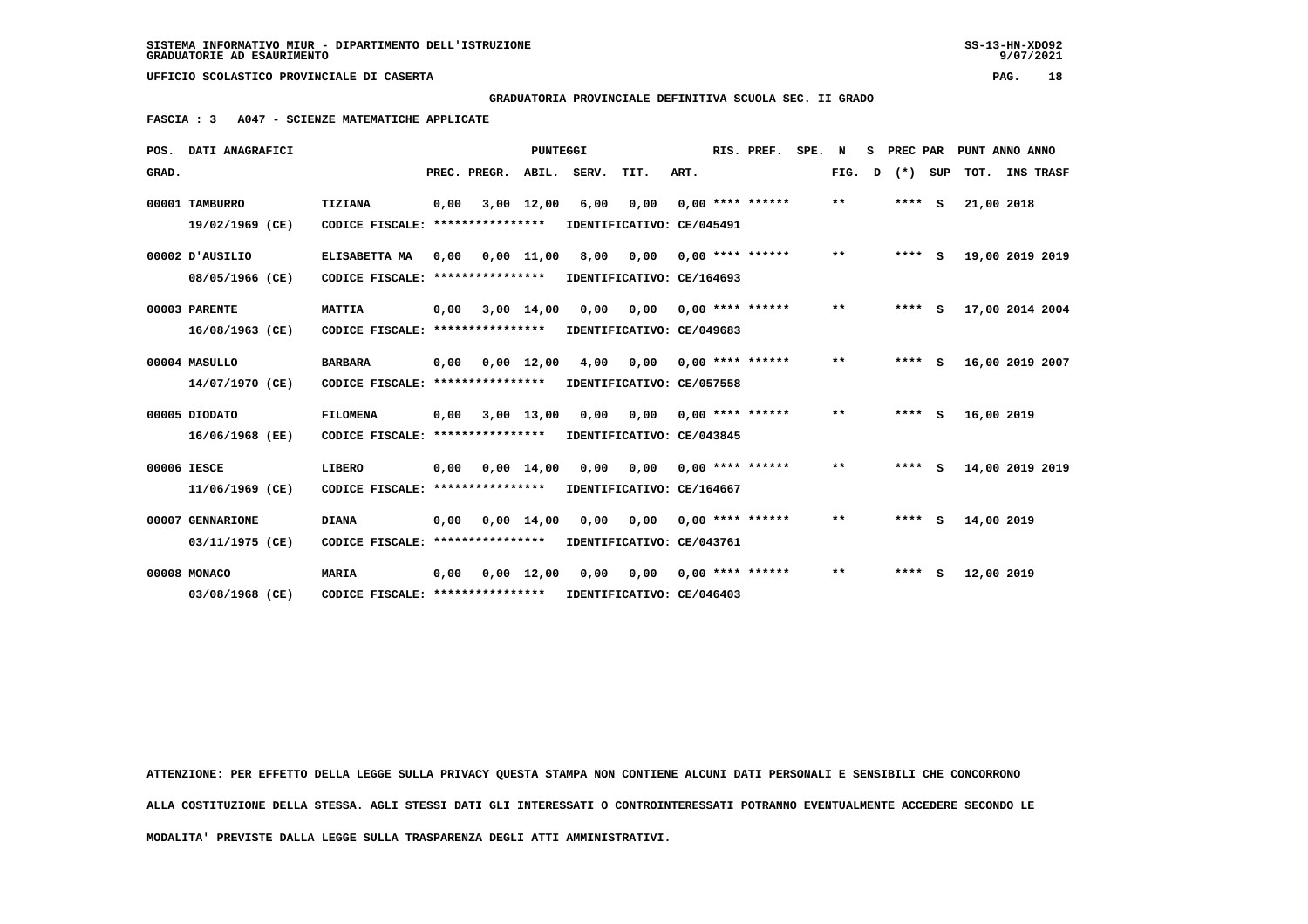**SISTEMA INFORMATIVO MIUR - DIPARTIMENTO DELL'ISTRUZIONE SS-13-HN-XDO92 GRADUATORIE AD ESAURIMENTO 9/07/2021**

 $9/07/2021$ 

 **UFFICIO SCOLASTICO PROVINCIALE DI CASERTA PAG. 19**

 **GRADUATORIA PROVINCIALE DEFINITIVA SCUOLA SEC. II GRADO**

 **FASCIA : 3 A054 - STORIA DELL'ARTE**

| POS.  | DATI ANAGRAFICI |                                   |      |                  | PUNTEGGI           |       |                           |      | RIS. PREF.         | SPE. | N     | s | PREC PAR  |     | PUNT ANNO ANNO  |           |
|-------|-----------------|-----------------------------------|------|------------------|--------------------|-------|---------------------------|------|--------------------|------|-------|---|-----------|-----|-----------------|-----------|
| GRAD. |                 |                                   |      | PREC. PREGR.     | ABIL.              | SERV. | TIT.                      | ART. |                    |      | FIG.  | D | $(\star)$ | SUP | тот.            | INS TRASF |
|       | 00001 DI STASIO | <b>FILOMENA</b>                   | 0,00 |                  | 6,00 16,00         | 42,00 | 0,00                      |      | $0.00$ **** ****** |      | $***$ |   | ****      | s   | 64,00 2002      |           |
|       | 12/12/1959 (CE) | CODICE FISCALE:                   |      | **************** |                    |       | IDENTIFICATIVO: CE/045120 |      |                    |      |       |   |           |     |                 |           |
|       | 00002 CARDONE   | CARLO                             | 0.00 |                  | $0,00$ 13,00       | 48,00 | 0,00                      |      | $0.00$ **** ****** |      | $**$  |   | ****      | s   | 61,00 2016      |           |
|       | 22/09/1960 (CE) | CODICE FISCALE: ***************** |      |                  |                    |       | IDENTIFICATIVO: CE/042913 |      |                    |      |       |   |           |     |                 |           |
|       | 00003 MARINO    | <b>GIOVANNA</b>                   | 0.00 |                  | $0.00$ 14.00       | 0.00  | 0,00                      |      | $0.00$ **** ****** |      | $***$ | x | ****      | S.  | 14,00 2019 2019 |           |
|       | 15/12/1969 (CE) | CODICE FISCALE: ***************** |      |                  |                    |       | IDENTIFICATIVO: CE/164709 |      |                    |      |       |   |           |     |                 |           |
|       | 00004 CINQUE    | <b>NICOLA</b>                     | 0,00 |                  | $0,00 \quad 14,00$ | 0,00  | 0,00                      |      | $0.00$ **** ****** |      | $* *$ |   | ****      | s   | 14,00 2019      |           |
|       | 23/01/1966 (CE) | CODICE FISCALE: ***************** |      |                  |                    |       | IDENTIFICATIVO: CE/043750 |      |                    |      |       |   |           |     |                 |           |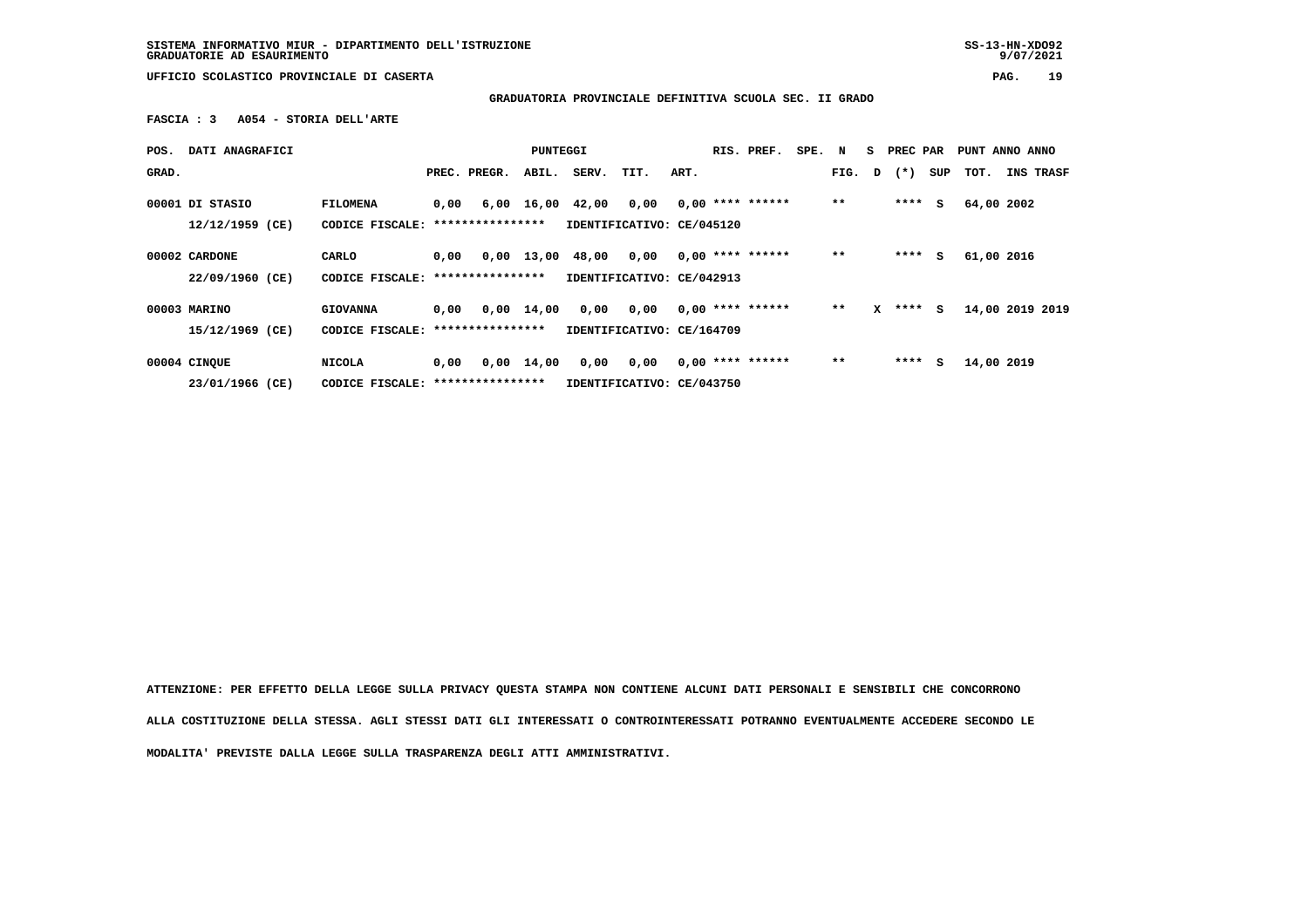**GRADUATORIA PROVINCIALE DEFINITIVA SCUOLA SEC. II GRADO**

 **FASCIA : 3 A066 - TRATTAMENTO TESTI, DATI ED APPLICAZIONI. INFORMATICA**

| POS.  | DATI ANAGRAFICI                   |                                                    |      |              | PUNTEGGI   |       |                                         |      | RIS. PREF.         | SPE. N |       | s. | PREC PAR |     | PUNT ANNO ANNO |                  |
|-------|-----------------------------------|----------------------------------------------------|------|--------------|------------|-------|-----------------------------------------|------|--------------------|--------|-------|----|----------|-----|----------------|------------------|
| GRAD. |                                   |                                                    |      | PREC. PREGR. | ABIL.      | SERV. | TIT.                                    | ART. |                    |        | FIG.  | D  | $(* )$   | SUP | тот.           | <b>INS TRASF</b> |
|       | 00001 IORIO<br>30/06/1973 (CE)    | <b>ANGELO</b><br>CODICE FISCALE: ****************  | 0.00 | 0,00         | 12,00      |       | 0,00 15,00<br>IDENTIFICATIVO: CE/326468 |      | $0,00$ **** ****** |        | $* *$ |    | ****     | s   | 27,00 2019     |                  |
|       | 00002 BORRELLI<br>02/03/1965 (CE) | <b>SERGIO</b><br>CODICE FISCALE: ***************** | 0.00 |              | 2,00 14,00 | 0,00  | 6,00<br>IDENTIFICATIVO: CE/007860       |      | $0,00$ **** ****** |        | $**$  | x  | ****     | s   | 22,00 2019     |                  |